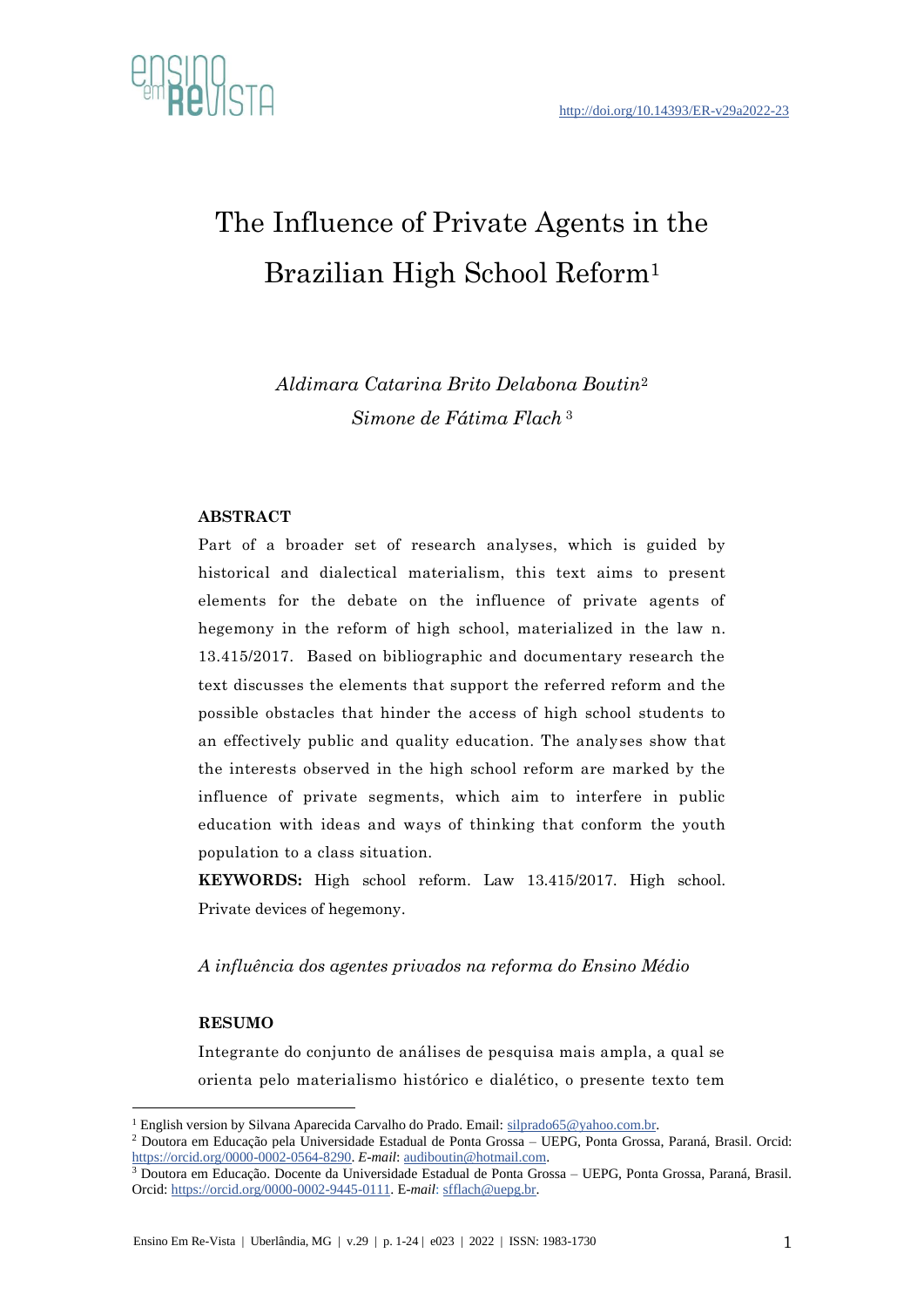

por objetivo apresentar elementos para o debate sobre a influência dos agentes privados de hegemonia na reforma do ensino médio, materializada na Lei nº 13.415/2017. A partir de pesquisa bibliográfica e documental o texto discute os elementos que sustentam a referida reforma e os possíveis entraves que dificultam o acesso de estudantes secundaristas a uma educação efetivamente pública e de qualidade. As análises demonstram que os interesses presentes na reforma do ensino médio são marcados pela a influência de segmentos privados, os quais visam interferir na educação pública com ideias e modos de pensar que conformam a juventude à uma situação de classe.

**PALAVRAS-CHAVE:** Reforma do Ensino Médio. Lei 13.415/2017. Ensino Médio. Aparelhos privados de hegemonia.

*La influencia de los agentes privados en la reforma de la escuela secundaria*

#### **RESUMEN**

Como parte del conjunto más amplio de análisis de investigación, que se guía por el materialismo histórico y dialéctico, este texto pretende presentar elementos para el debate sobre la influencia de los agentes privados de hegemonía en la reforma del bachillerato, materializado en la Ley N ° 13.415 / 2017. A partir de una investigación bibliográfica y documental, el texto discute los elementos que sustentan la referida reforma y los posibles obstáculos que dificultan el acceso de los estudiantes de secundaria a una educación eficazmente pública y de calidad. Los análisis muestran que los intereses presentes en la reforma del bachillerato están marcados por la influencia de los segmentos privados, que buscan interferir en la educación pública con ideas y formas de pensar que conforman a los jóvenes a una situación de clase.

**PALABRAS CLAVE:** Reforma de la escuela secundaria. Ley 13.415 / 2017. Escuela secundaria. Dispositivos privados de hegemonía.

\* \* \*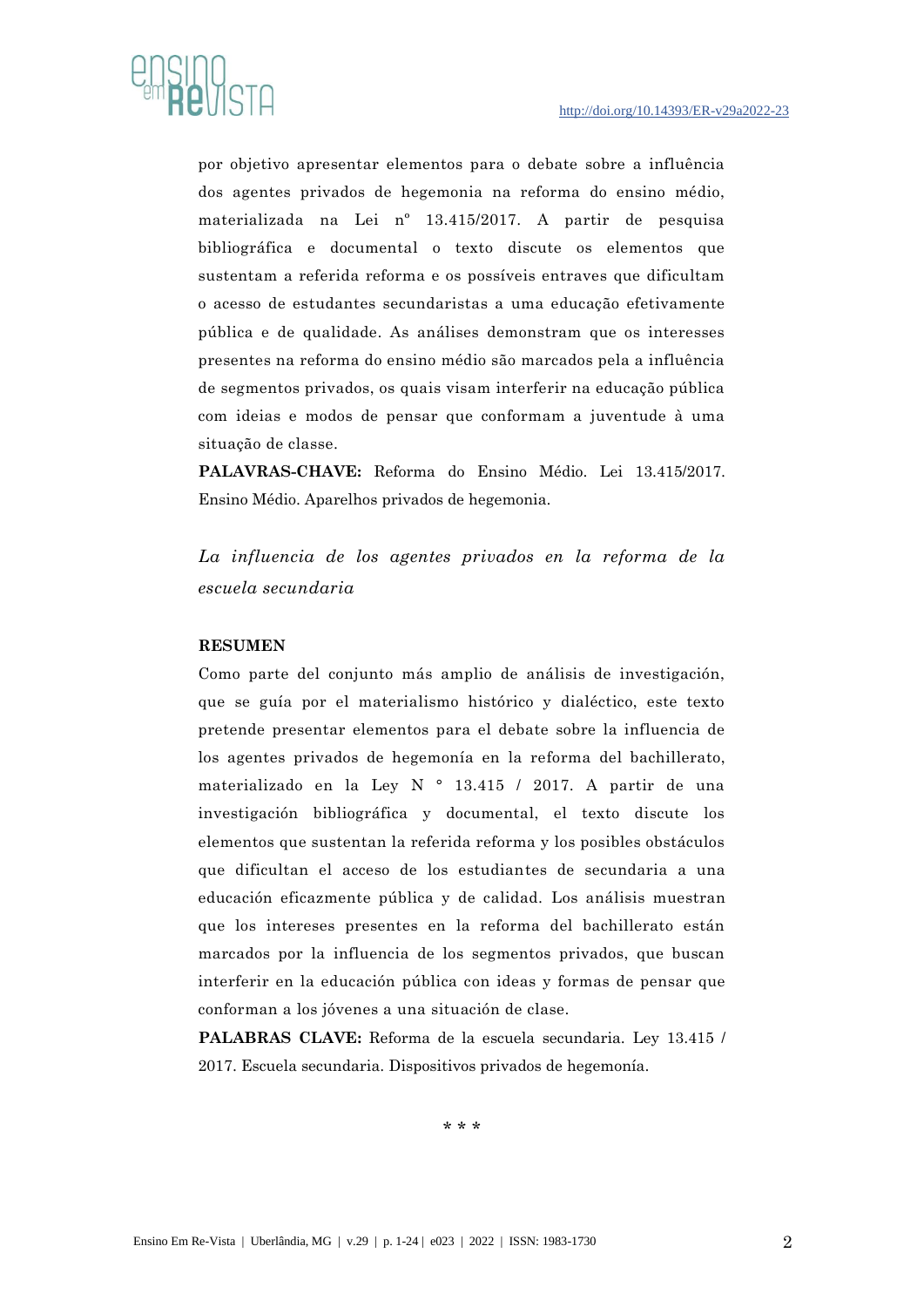

# **Introduction**

The current capitalist crisis that has global effects endangers the functioning and hegemony (political, economic, and ideological) of this mode of production. As a consequence, the ruling classes reorganize their strategies to favor the hegemonic policital action, promoting social reforms to guarantee the power of capital and to broaden the possibilities of extraction of surplus value.

Adjustments, measures, and policies adopted during crisis form a set of palliative actions, whose objective is to circumvent capitalism flaws and contribute to this mode of production. This aims to secure that it can continue to produce wealth and inequalities in equivalent proportions, since the private capital accumulation by a single class results from the extraction of surplus value in the work field.

Gramsci's conception of State (2016) describes an organic and dialectic relation between forces and consensus, dictatorship and hegemony, economy and politics, direction and domination. Therefore, the State is understood in a broaden dimension that involves the function usually ascribed to it as political society, and also as civil society, promoting an articulation around the same interests. (GRAMSCI, 2016)

Taking this understanding as reference, Gramsci (2014) emphasizes the bond created between the State and the hegemony private agentes, that is, civil society institutions that are represented in political, economic, cultural, religious and other segments. That author points out that in moments of economic crises, the State adopts actions or initiatives that contribute to the preservation of the production apparatus. (GRAMSCI, 2014)

According to Sanfelice (2016), in times of crisis, social rights are violated and the capital is strengthened. In such moments, the population's understanding and sacrifice are required and, from this argument, the State puts into practice "the most barbarian policies against social rights, and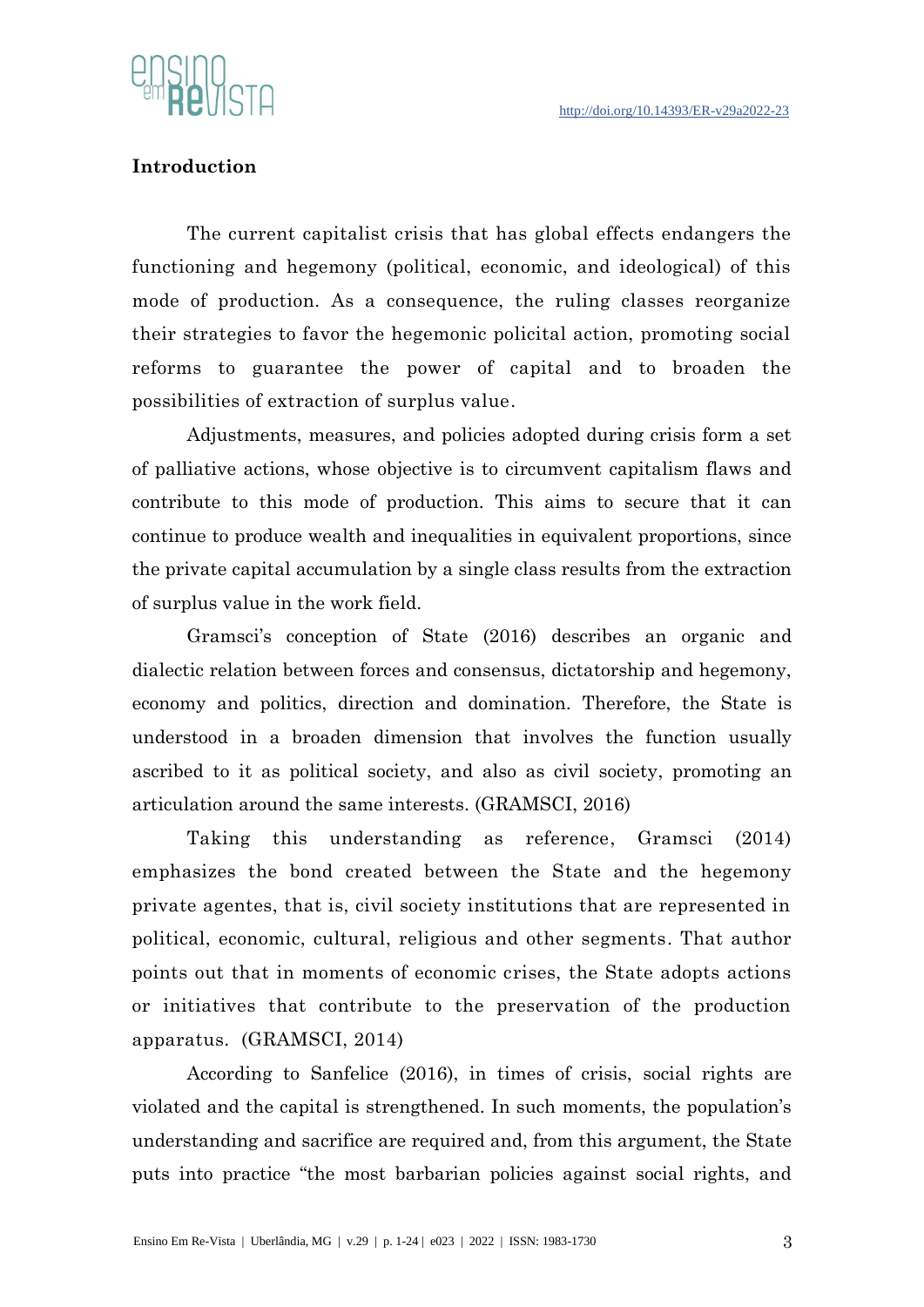

mainly, against the working class, which has to bear the costs" (SANFELICE, 2016, p. 98) of these crises.

In the Brazilian scenario, a context os crises has been observed that has affected political, economic and social aspects. In an attempt to overcome such crises, the federal government enforce fiscal adjustment actions such as wage freeze, education reforms, mass outsourcing, reduction of vacancies in public universities, and decrease in social programs, among others. (ORSO, 2017)

After the 2016 coup, these political/economic measures provoked an avalanche of destruction of rights and the small achievements of the working class in the last few years. Authors such as Saviani (2017); Lombardi (2017); Caetano and Comerlatto (2018) point out that the education area is strategic for the development of reform actions in times of economic recession. For them, the "capitalist class education proposal promotes the discourse of efficiency and efficacy through the dismantling of what had been produced by the school previously". (CAETANO; COMERLATTO, 2018, p. 21)

The PEC nº 241, amended as PEC nº 55, also known as "end of world PEC", deconstructs the arguments used by the federal government propaganda, that the high school reform represents improvement, expansion and modernization of this schooling phase. In fact, such governmental proposals cannot be made concrete without structural investment in the Brazilian education system, and in the education professionals' working conditions.

The high school reform was launched as a Provisional Measure on 22nd September 2016, as an urgent measure, without any dialogue or deep discussion involving the civil society, students' organizations, students as individuals, teachers, or institutions linked to the education. Motta and Frigotto (2017) consider that this urgency has an essentially interested character, in which the youth education is linked to economism, whose objective is to develop the workforce to meet market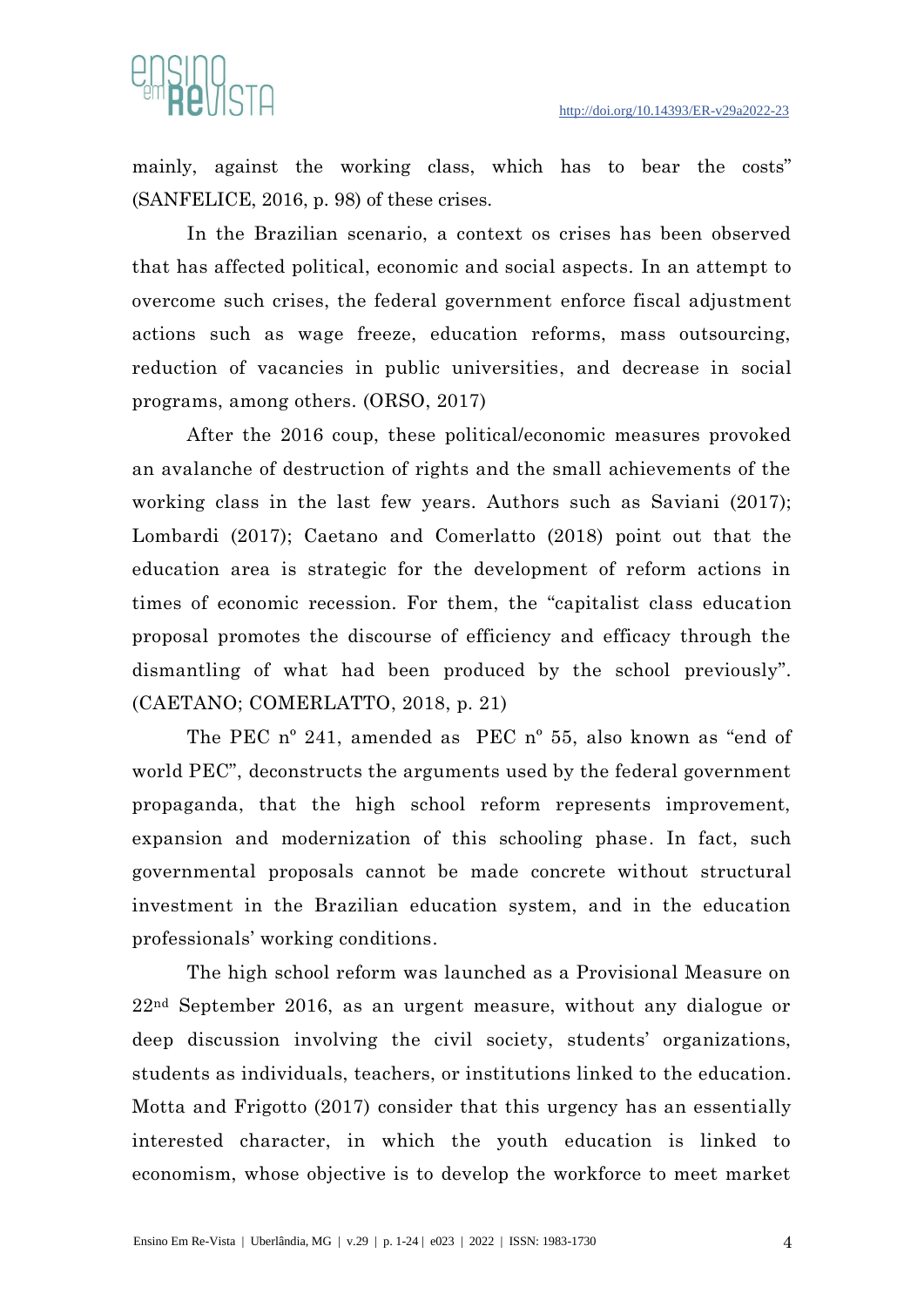

requirements. Those authors interpret this situation as an "organic relation" established "between education, economic growth, and social development". (MOTTA; FRIGOTTO, 2017, p. 364)

The production of technical and qualified workforce for the job market, and the restriction of the possibility of a general and critical education based on scientific knowledge that allows elaborated thought and that provides the youth with opportunities of access to higher education, are guiding aspects of the high school reform.

From the Historical Dialectical Materialism theoreticalmethodological background, this paper aims to propose elements for the debate of the influence of hegemony private agents in the materialization of Law 13.415/2017.

Our reflections were systematized in order to supply elements through which to achieve the objective proposed. Therefore, we discuss the elements that support the high school reform, namely, law nº 13.415/2017 and the limits that prevent the high school students from having an effectively public and quality education. Next, we seek to unveil the interests represented in the high school reform and the influence of private segments in the approval of Law n° 13.415/2017.

Our final considerations indicate that the hegemony of private segments prevailed in the high school reform, mainly from corporations and non-governmental organizations. Not only did these agentes receive financial benefits, but they could also interfere in the public education with ideas and ways of thinking, aiming to educate in the medium and long term a youth population adapted and conformed with their class situation.

# **Guiding elements in the high school reform – Law nº 13.415/2017**

The Brazilian high school reform, enforced as a provisional measure on 22nd September 2016, occurred in a context of hegemony crisis that was made concrete in a coup that was developed in the gaps of the burgeois democracy.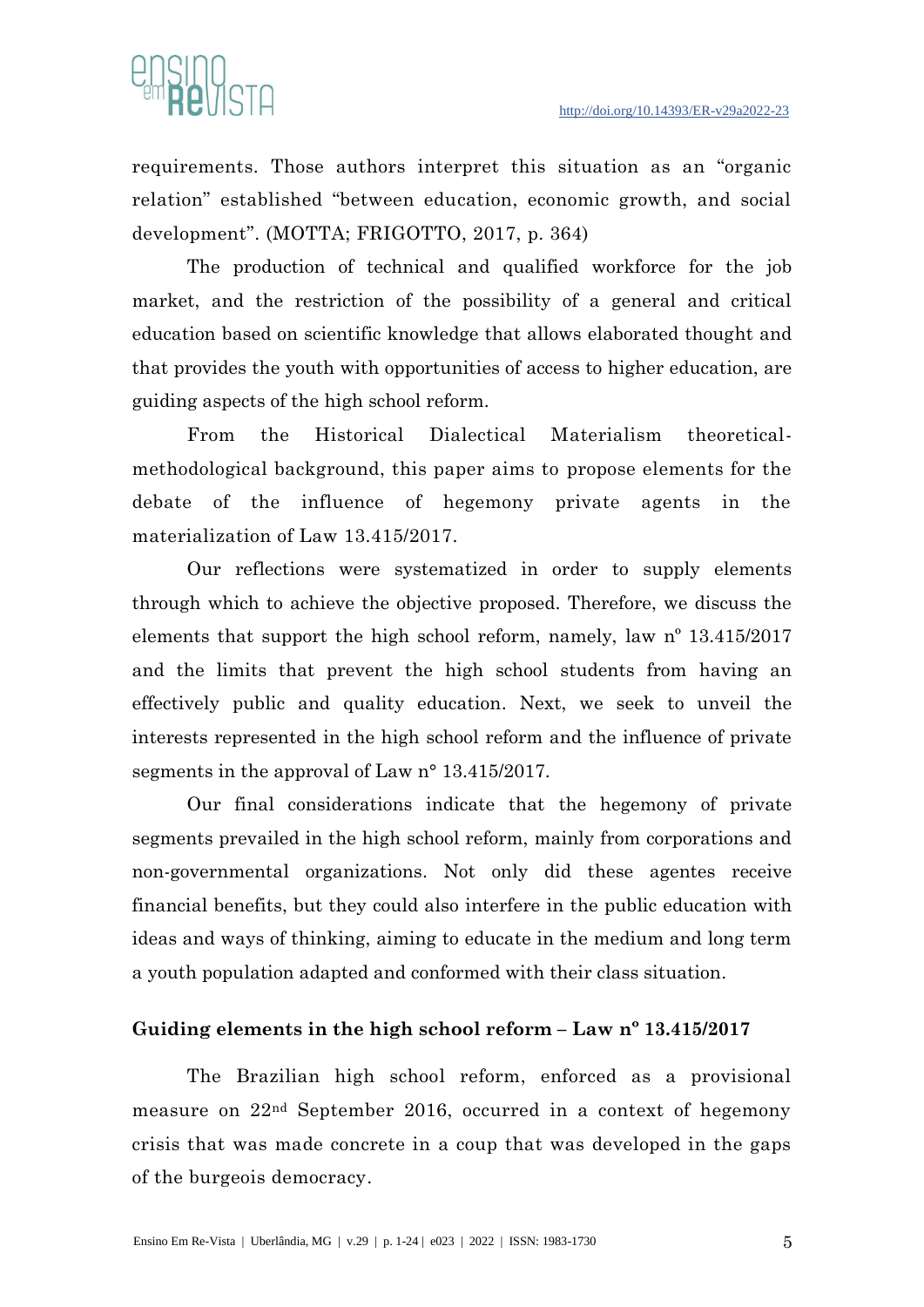

Such crisis, which peaked in the impeachment of the president Dilma Rousseff, had repercusions in all social sectors and was the justification for the sucessor of the deposed president, Michel Temer, whose political party was the *Movimento Democrático Brasileiro* – MDB (Brazilian Democratic Movement), to enforce a set of reforms whose objectives were to limit the access of the working class population to basic social rights such as education and health.

Within the reforms implemented, two proposals were seen to be central: Proposal for Constitutional Amendment - PEC nº 241, which was processed in the Federal Senate as PEC nº 55 and that after approved froze the government expenditure in social areas, and the MP nº 746/2016, amended by the Law nº 13.415/2017, which provided for the reorganization of high school in the country.

The high school reform proposal was received with criticism and obtained low level of acceptance among students, education professionals, and researchers in the education area, among others. In addition to the movement of occupation of 1,197 public education institutions in opposition to the reform, Caetano and Comerlatto (2018) refer to the public consultation, carried out by the Federal Senate with the participation of 78,115 people, in which 73, 564 voted against the reform.

Most of the criticism to the high school reform focuses on the curriculum flexibilization, which proposes the fragmentation of the high school curriculum into two parts. One of them was destined to a common curriculum, defined by the *Base Nacional Comum Curricular* – BNCC (National Common Curricular Base), which sets forth that only Portuguese and mathematics shall be mandatory subjects in the three initial years of high school. The other part included five formative itineraries: I – language and its technologies; II – mathematics and its technologies; III – natural sciences and their technologies; IV – applied human an social sciences; and V – technical and professional education" (BRASIL, 2017).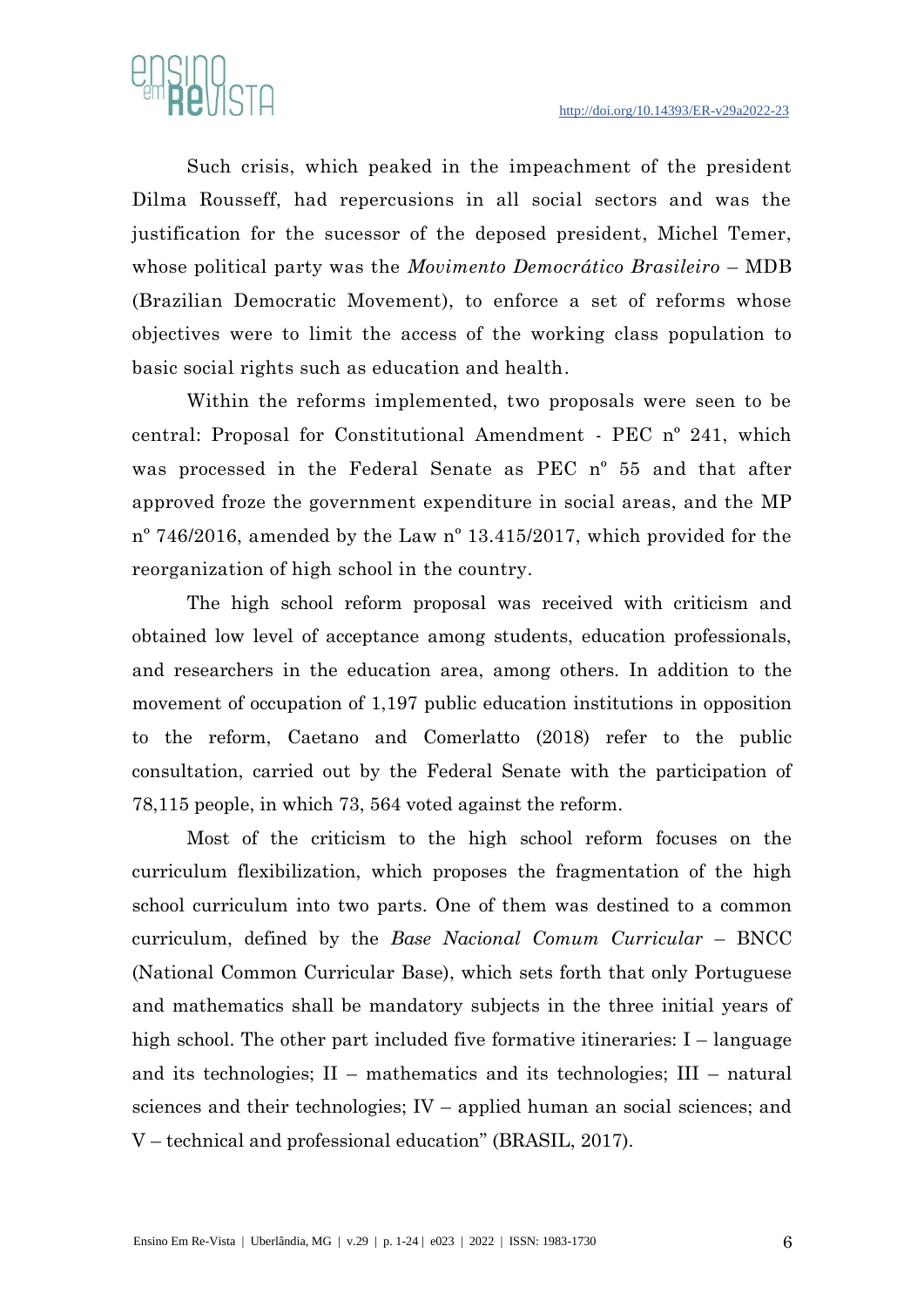

According to Silva (2018, p. 43), the curriculum flexibilization represents "denying the right to a complete basic education common to all", it intensifies social inequalities, since its main objective is not the type of education that prioritizes universal access to the set of knowledge and wisdom historically produced by the humankind, or the expansion and development of free and critical thinking, or even the promotion of the development of human potentials, which are favored through the contact with a diversity of knowledge, content and experiences. Conversely, the curriculum flexibilization results in a kind of superficial, shattered education that leads high school students to adjust to the productive organization of society ruled by capital.

It seems relevant to hightlight that even before the high school reform proposal was put forward, this phase in basic education had been suffering with the issues that affect Brazilian education as a whole. The United Nations Children's Fund – UNICEF approahces the challenges for the high school quality, emphasizing that the youth access to and permanence in high school in Brazil is linked to issues related to the "socio-economic context such as early entrance in the job market, pregnancy and family violence" (UNICEF, 2014, p. 06).

In addition, the UNICEF (2014) points out the existence of problems related to the school routine such as distancing from the students' reality, inexistence of a dialogue between the members of the school community (students, teachers, and managers), aspects related to demotivation and work conditions, and the precarious infrastructure of the schools. Such issues evidence the historial problems faced in this phase of basic education, which are not only related to the curriculum organization, but also to the professionals' and students' work and life conditions, and which are marked by the lack of democratic experiences and material shortage.

Nosella (2016, p. 19) questions the current configuration of high school and discusses the "lack of definition of its pedagogical statute",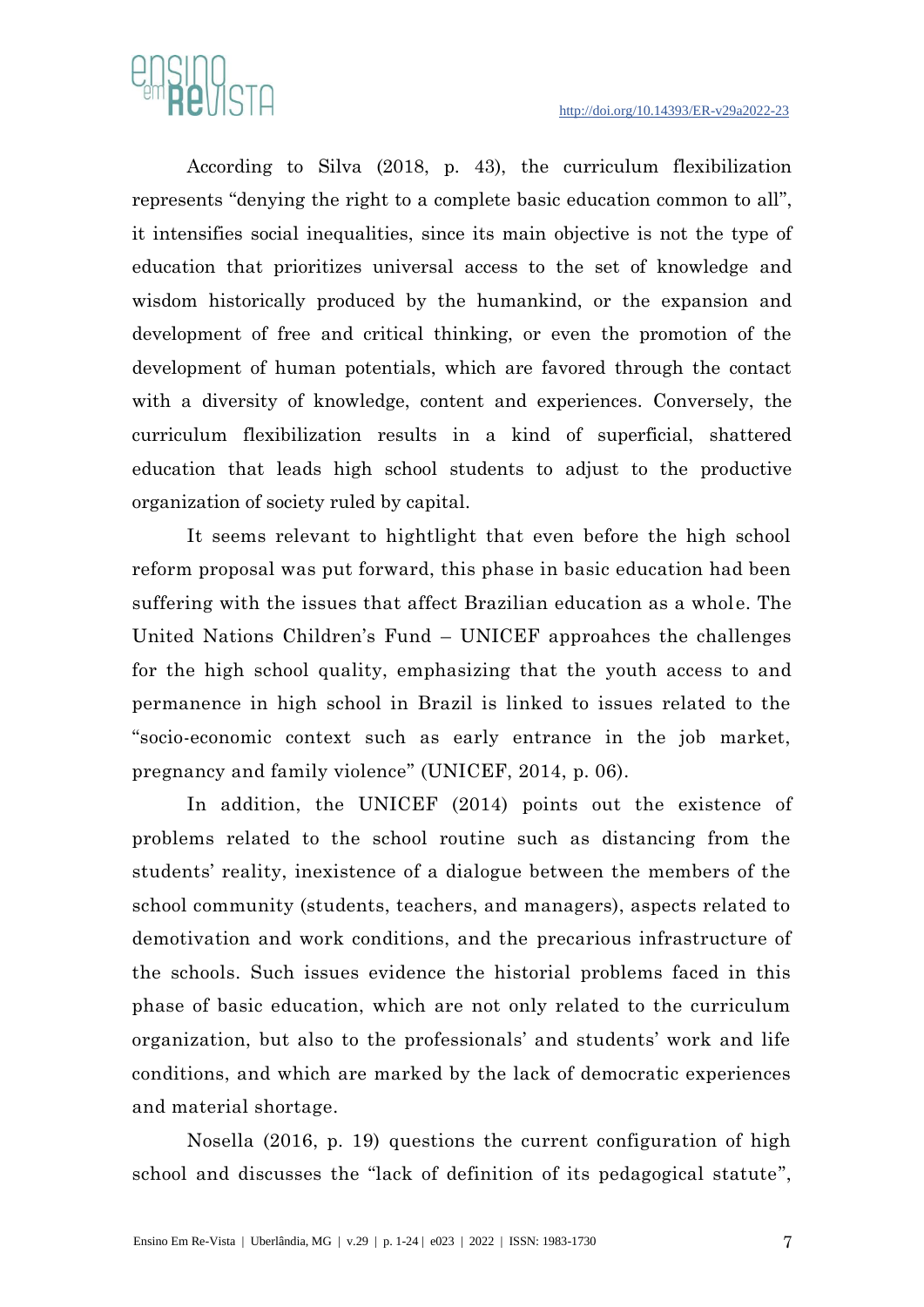

emphasizing "lack of clarification" of its "specific educational functions". According to that author, high school, "is sometimes squeezed between elementary school<sup>4</sup> and higher education, other times it appears as a marginalized education period, which can be dismissed or substituted with courses that prepare these students for the university entrance exam" (NOSELLA, 2016, p. 19) or professional courses "with direct production practice". (NOSELLA, 2016, p. 19)

In fact, the Brazilian high school is far from meeting the interests and needs of the working class youth. However, "the Law tends to insist in the perspective that the set of existing problems in public high school can be solved by altering the curriculum" (FERRETI, 2018, p. 27) focusing on a common core and specific formative itineraries.

One of the arguments put forward by the federal government is that the specific formative itineraries would provide Brazilian students with the possibility of choosing the one that would be the most suitable to their objctives and future projects. This is a weak argument, since art. 4th of the Law  $n^{\circ}$  13. 415/2017 amends article 36 of the Law  $n^{\circ}$  9394/96, setting forth that the organization of knowledge areas "shall be carried out according to the criteria set for each education system". (BRASIL, 2017)

The intention of organizing the curricula based on formative itineraries, following the flexibilization argument, focuses on technicism and has tight bonds with the productive world. Araújo (2019) comments that the technical and professional education route or "the poor route" (p. 61) would demand a lot of investment in public schools, while the law provides for the recognition of knowledge, experience and competences acquired in other spaces. According to that author, this element configures "doing what it takes in the high school technical professional education, which mainly targets the working class youth". (ARAÚJO, 2019, p. 61)

The workload issue was another highly criticized element in the high school reform proposal. The Provisional Measure nº 746/2016 suggested a

 $4$  Referring to the period between the 1<sup>st</sup> and 9<sup>th</sup> year in Brazil.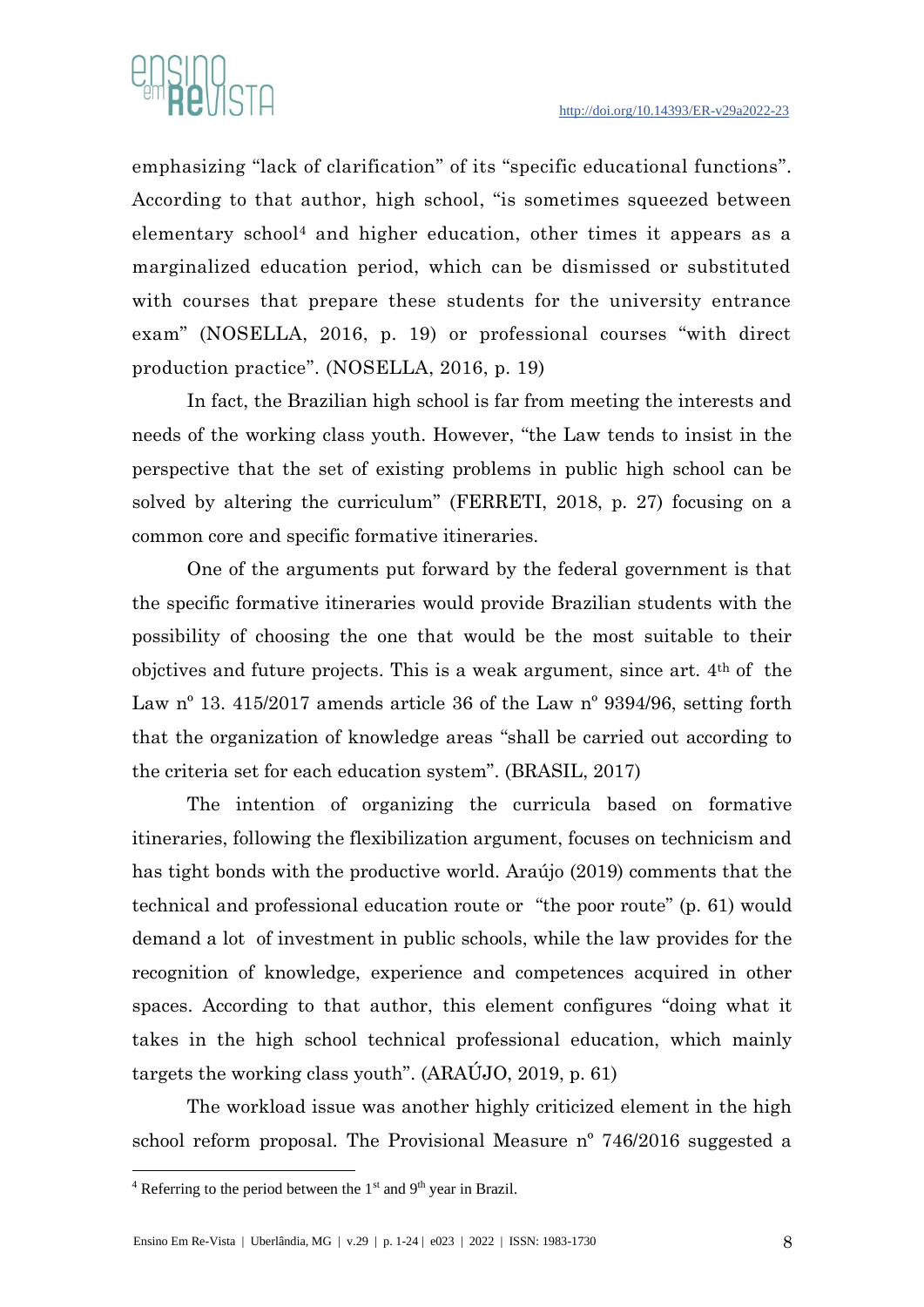

maximum of 1200 hours as the total workload of the common curriculum and the provisions of the Law nº 13.415/2017 set forth a maximum of 1800 hours, which sould occur according to the criteria set by the education systems. Sandri (2017, p. 1347) emphasizes that the common curriculum maximum limit "might not be enough to include subjects such as geography, history, biology, chemistry, and physics, among others" and that the reform does not provide for a minimum workload "for the general knowledge base, which leads to the conclusion that some education systems might offer a curriculum whose workload is below 1800 hours".

Another polemic issue in the high school reform was the indication of the possibility of employing professionals with "notorious knowledge" not specifying what this really means. This sets a precedent in the area so that "supposed specialists, who are not qualified teachers" (MOTTA; FRIGOTTO, 2017, p. 369) can work in public education. In this sense, Motta and Frigotto (2017, p. 369) draw attention to the fact that this aspect in particular might reduce the possibility of taking public tests or even "exempt governments from the obligation" of hiring new teachers, which in our perception, might increase outsourcing to supply the demand for these professionals.

From the considerations above, we could infer that the high school reform major commitment is to meet private interests, those defended by the economic and political hegemony of the country. Therefore, the new high school goes against the needs of the youth population of the working class, since it conditions, shapes and disciplines their minds, limiting the possibilities of reaching their own hegemony. This logic contributes to increase the structural duality of a society that is already divided, fragmente, and unequal.

The proposal of "students' holistic education, by adopting working procedures towards the construction of their life projects and their education including physical, cognitive and socioemotional aspects" (BRASIL, 2017) is deceiving. If such principles were taken into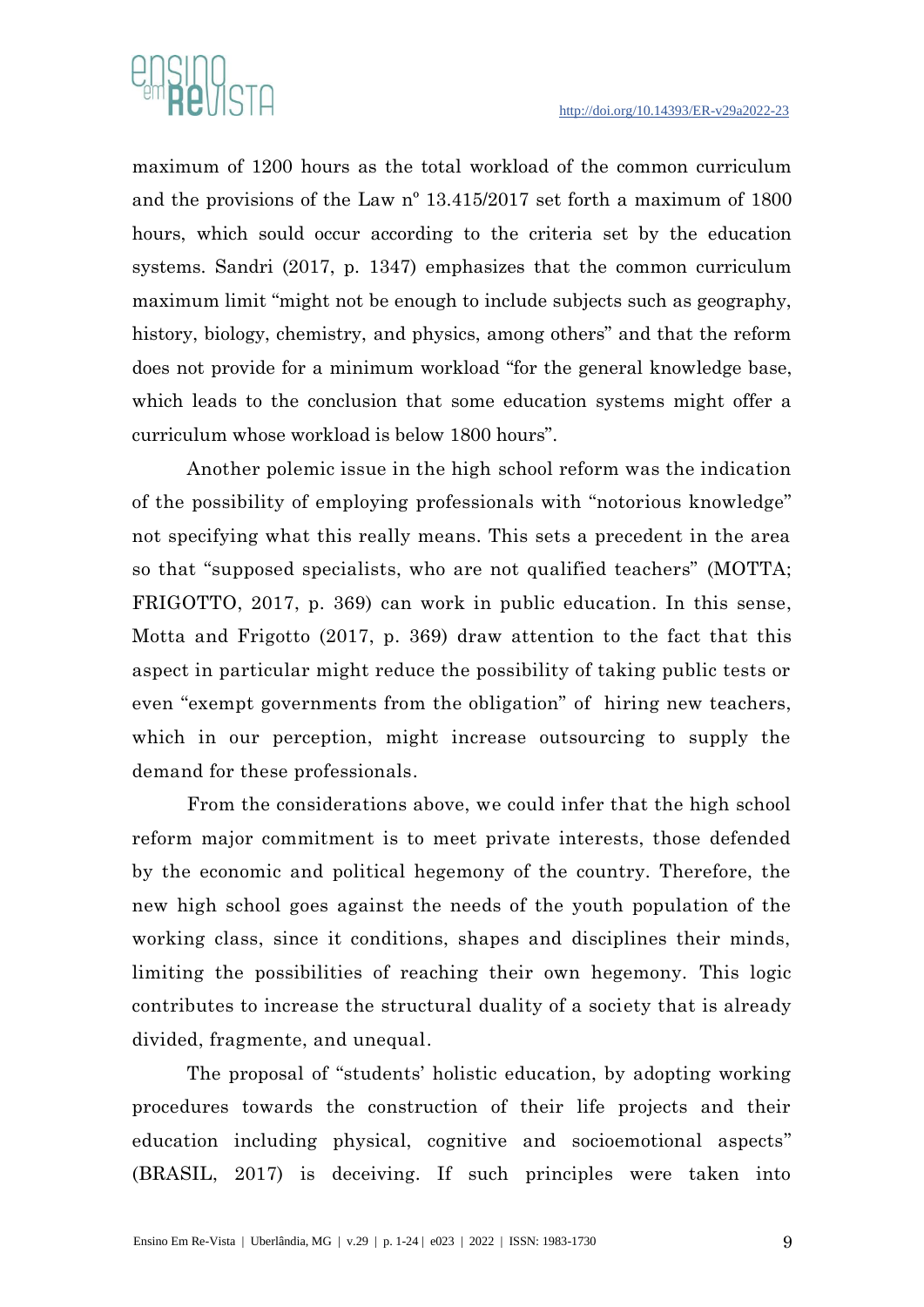

consideration, the high school reform would promote structural improvement in schools and a broad and solid project for the teachers' work (salary) appraisal, with increased number of vacancies, construction of schools equipped with sports facilities, laboratories, teaching material, and scholarship for working students, among other initiatives.

It is not possible to think about an effectively holistic education without providing students with possibilities of developing their potential, or in precarious spaces that lack materials and professionals, and, mainly by imposing a reform that was not even debated with civil society.

A holistic education, as presented in that law, leads to the understanding that it covers different aspects of the individual's education to enable the development of human potentialities and broaden the opportunities of contact with the knowledge accumulated by the humankind. These assumptions are contradictory, since a really holistic education becomes utopical when inserted in an education proposal based on curriculum fragmentation.

A holistic education requires catering for intellectual, social, physical, emotional, and cultural development, that is, it must be organized within a proposal of education whose objective is the learners' full development. To achieve this aim, education policies must guarantee the quality of the public education offered, which demands investments in the structure of schools, and teachers' development and valorization. Another key aspect, is to promote initiatives that allow the youth to attend school without having to opt between studying or workind, listen to students, seek to include them effectively in school decisions and procedures, understanding their needs and interests and, thus enabling them to overcome the inequalities they experience in everyday life.

It seems relevant to clarify that a holistic education is different from a full time education, since while the former provides the learners with theoretical, practical and cultural background so that they can fully develop their potentialities, the latter only increases the time the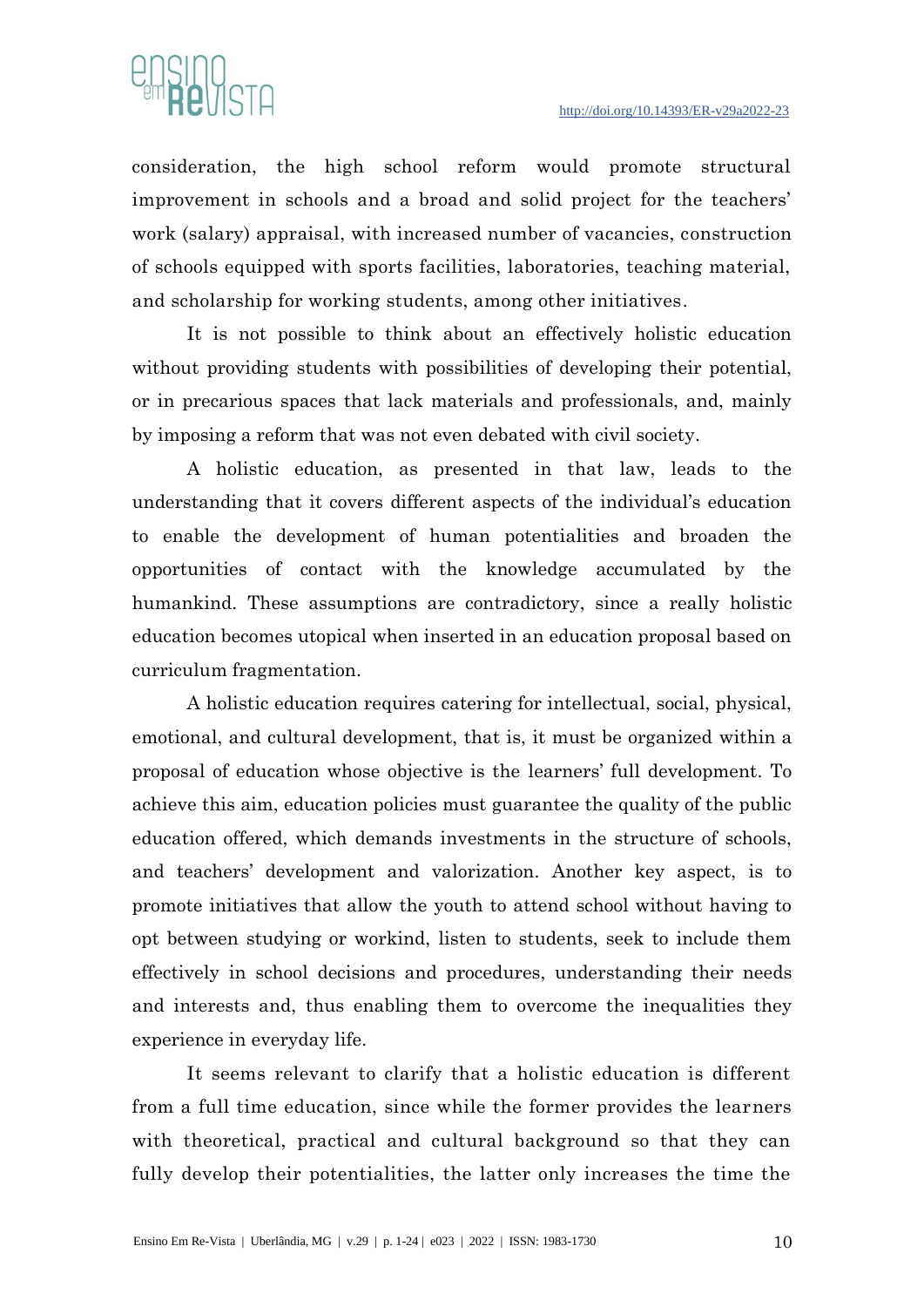



student stays in school. Regarding holistic education in the new high school, the Law N° 13.415/2017 reads:

> Art. 13. The Education Ministry set forth the Policy of Promotion of the Implementation of full time high schools. Sole Paragraph. The promotion policy cited above provides for the transfer of resources by the Education Ministry to the States and to the Federal District for ten years per school, as of the date of implementation of the full time high school in the respective school, pursuant to the Agreement to be executed between the parties, which shall contain, at least: I – identification and delimitation of the actions to be financed;  $II$  – quantitative targets;  $III$  physical-financial execution schedule; IV – plan for the start and end of the execution of actions and conclusion of steps or phases planned. (BRASIL, 2017)

We understand the importance of questioning what this proposal means, since besides the fact that the schools do not have structural and financial conditions to offer full time high school, the Constitutional Amendment – EC 95/2016 limited transfer of resources to social areas, including the education area. It is also necessary to point out that the full time education proposal neglects the fact that part of the young individuals who attend high school also work and, therefore, if the school close to their homes or workplace can only offer full time high school, this group will have difficulties to move to another region of the city to conclude their studies, which would certainly contribute to high indices of school evasion and dropout.

The high school reform does not consider the possibility of a young individual changing their mind in relation to the itinerary of their studies. In such case, students would be forced to start a new itinerary from the beginning, and would not be able to transfer the results of the previous itinerary to the current one. Amidst these contradictions, the most problematic point of the reform is the curriculum fragmentation, since it hampers the possibility of developing critical thought.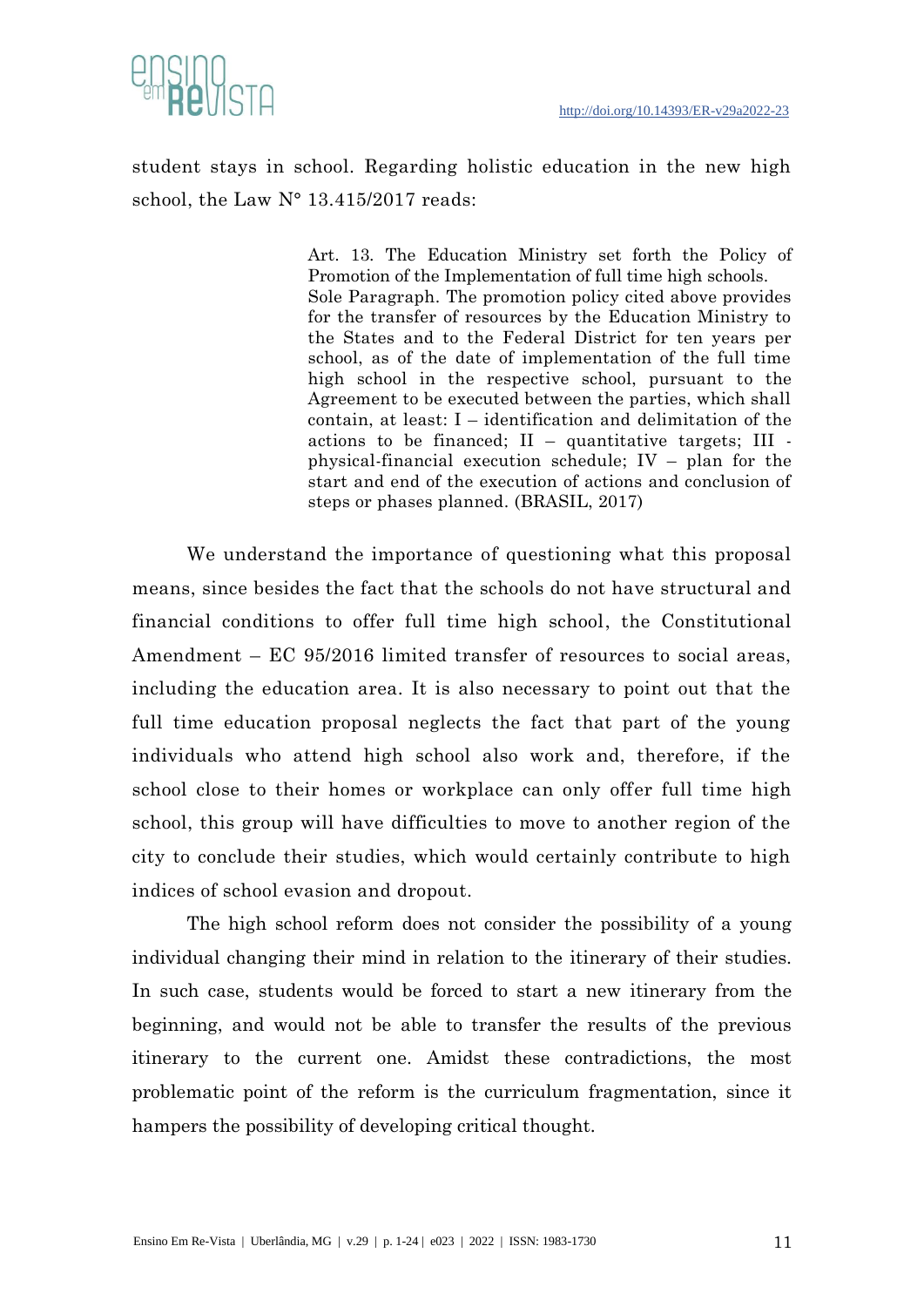

Although the formation of free and critical thought has been weakened by the presence of the dominant ideology in the curricula, pedagogical practices, education policies, or in the world conceptions that guide the lifestyle of a significant part of society, it is possible to indicate possibilities. Free and critical thought can be developed in contact with contents and knowledge from different areas, mainly those related to philosophy, arts, sociology, and history, among others.

Marx's theory indicates that the social emancipation of explored classes "migh occur in a process of self-awareness by the proletary class (in the realm of production social relations, by absorbing philosophy as an instrument of revolutionary knowledge)" (LUIZ, 2011, p. 47), which requires broad access to systematized knowledge. The project of constructing a new society demands awareness of the burgeois hegemony domination mechanisms, that is, it imposes the unveiling of society contradictions and the correlation of forces that permeate it.

Education can supply theoretical and practical foundation for that. In this process, it is important to know political, cultural, economic and ideologic aspects that move the class society, and also the everyday life of the young individuals that attend high school. Who are these individuals? What are their desires and expectations? How do they see the school and society? What is their routine like inside and outside of the school? What are their demands for the school and society?

This implies to build up a social and cultural profile of the youth that attend high school, seeking to understand who they are, and also what their expectancies towards school and society are. Regarding the young individuals' perception in relation to the school, Dayrell and Carrano (2014, p. 102) pointed out that for great part of these individuals "the institution seems to be distant from their interests and needs", the "school routine is reported as boring" and the "school is seen as a necessary 'obligation' to obtain certificates".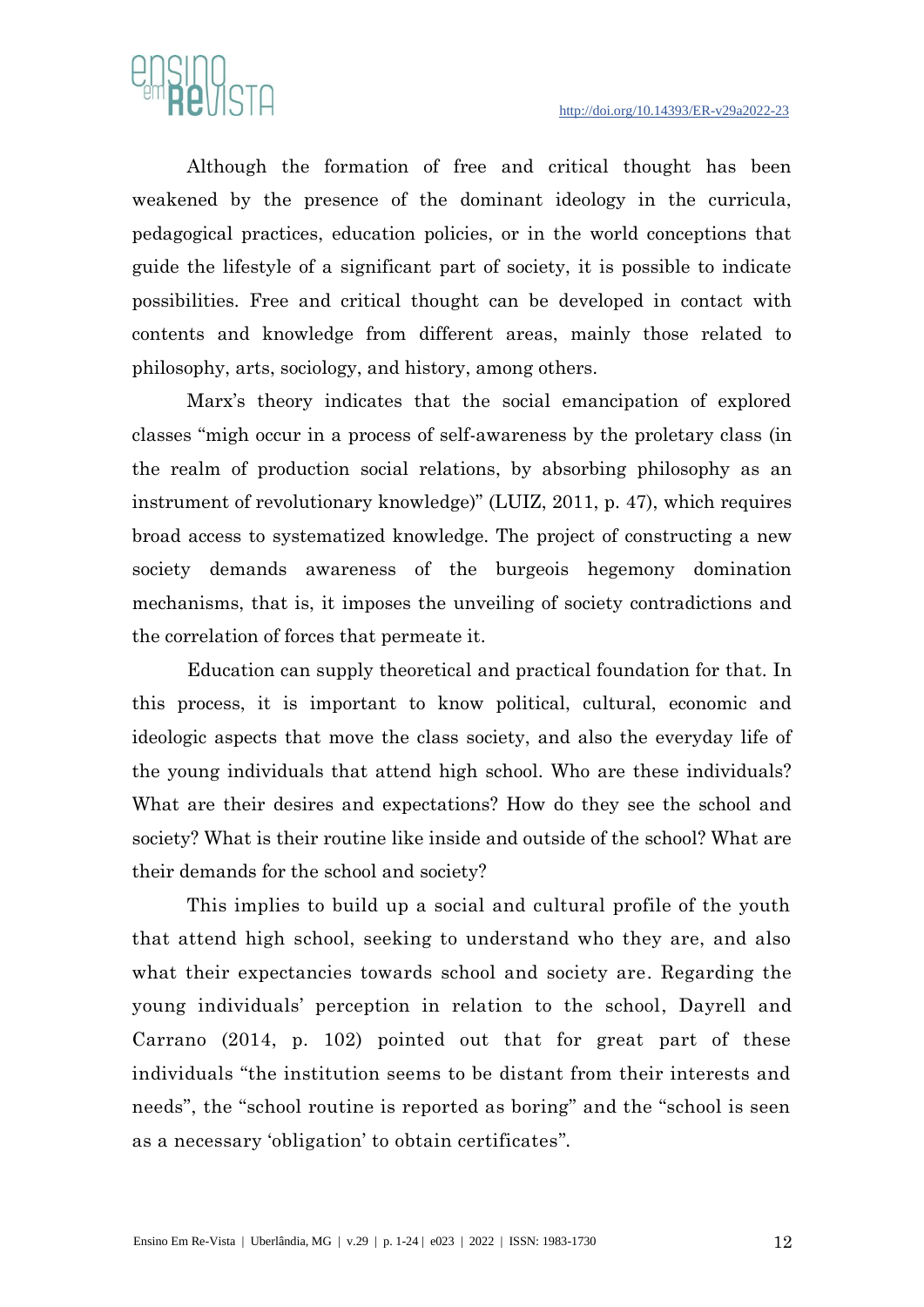

The high school reform did not take into consideration the youth's reality analysis, since if such analysis had been carried out, the government would implement employment policies and job market insertion, so that those individuals could provide for themselves and their families. However, conversely, the government seems to believe that young individuals are not in school due to its unattractive curriculum, that is, the government minimized the problem related to high rates of school evasion and dropout, and the curriculum became the great villain responsible for the caos established in the high school education.

In this sense, the principles of this reform are the same as those that underly the objectives of education for the youth in the capitalist society. In that model, the production mode sustained by the exploitation of wage workers must be reproduced, and this requires subservient men and women that can produce goods according to capitalist interests. Therefore, the high school rform is not neutral or free of the biases that keep the existence of the dominant hegemony.

In the following section, we seek to unveil how these interests appear in the high school reform and which segments of society are they catering for.

#### **The hegemony private agents in the high school reform in Brazil**

The conception of a State in Gramsci (2016) appears as an organic and dialectic relation between power and consensus, dictatorship and hegemony, economy and politics, direction and dominance. Therefore, the State is understood in a broad dimension, which involves not only the function it is usually ascribed, as political society, but also as civil society, so that an articulation is created around common interests. (GRAMSCI, 2016)

Such relation can be evidenced at times of recession and great economic crises. According to Liguori (2003), when analyzing the Great Depression of 1929, Gramsci noticed a link between economy and politics and evaluated the State interference in the private initiative. The Sardinian philosopher considered that during economic crises the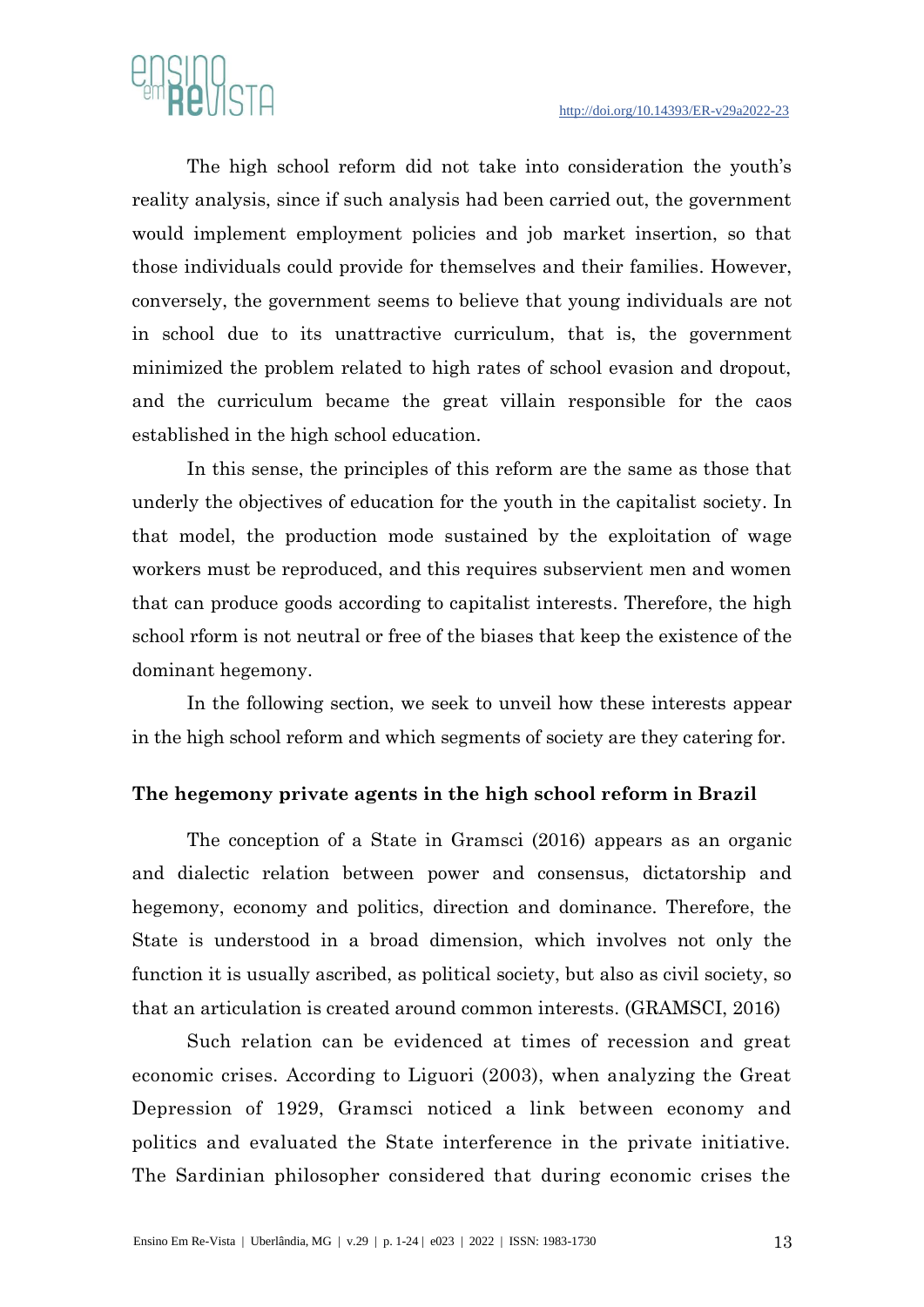

State interferes aiming to "preserve the productive apparatus exactly as it exists in a certain moment" and reorganize it to develop it in parallel to the increase in population and the collective needs" (GRAMSCI, 2014, p. 277), protecting capital gains.

Gramsci (2014) identifies the activities in which the State develops actions to "save large entreprises in risk of bankruptcy or somehow endangered". (p. 277). Liguori (2003, p. 177) understands that this relation reveals interests in which the "political sphere" serves the "economic sphere" by organizing actions aiming to keep the hegemony of the dominant classes within the social realm. In this sense, private organizations seek to keep their hegemony in the political society, since according to Gramsci (2016) the "State comprises the whole complex of theoretical and practical activities with which the ruling class not only justifies and keeps their dominance, but also obtains the active consensus of the ruled individuals". (GRAMSCI, 2016, p. 335)

Although the social society represents a consensus producing sphere, it is also the space where this consensus and hegemony are tested and where power relations and a field of struggle are established. Education is an area that is at the same time considered a mechanism that supports the production of the necessary consensus to keep the hegemony in the capitalist production mode, and the area that is affected by the setbacks of the State in times of crises. Due to a recession environment, the investments in education institutions, policies, and programs are reduced, and the interference of private segments in the area is justified.

Therefore, education is a field where disputes between the dominant segments and those that represent educators and researchers in the education area are observed. The former keep trying to impose their logic of dominance and power in education, while the latter defend education that is effectively public and of quality. This power relation around education became clear in the fights around the high school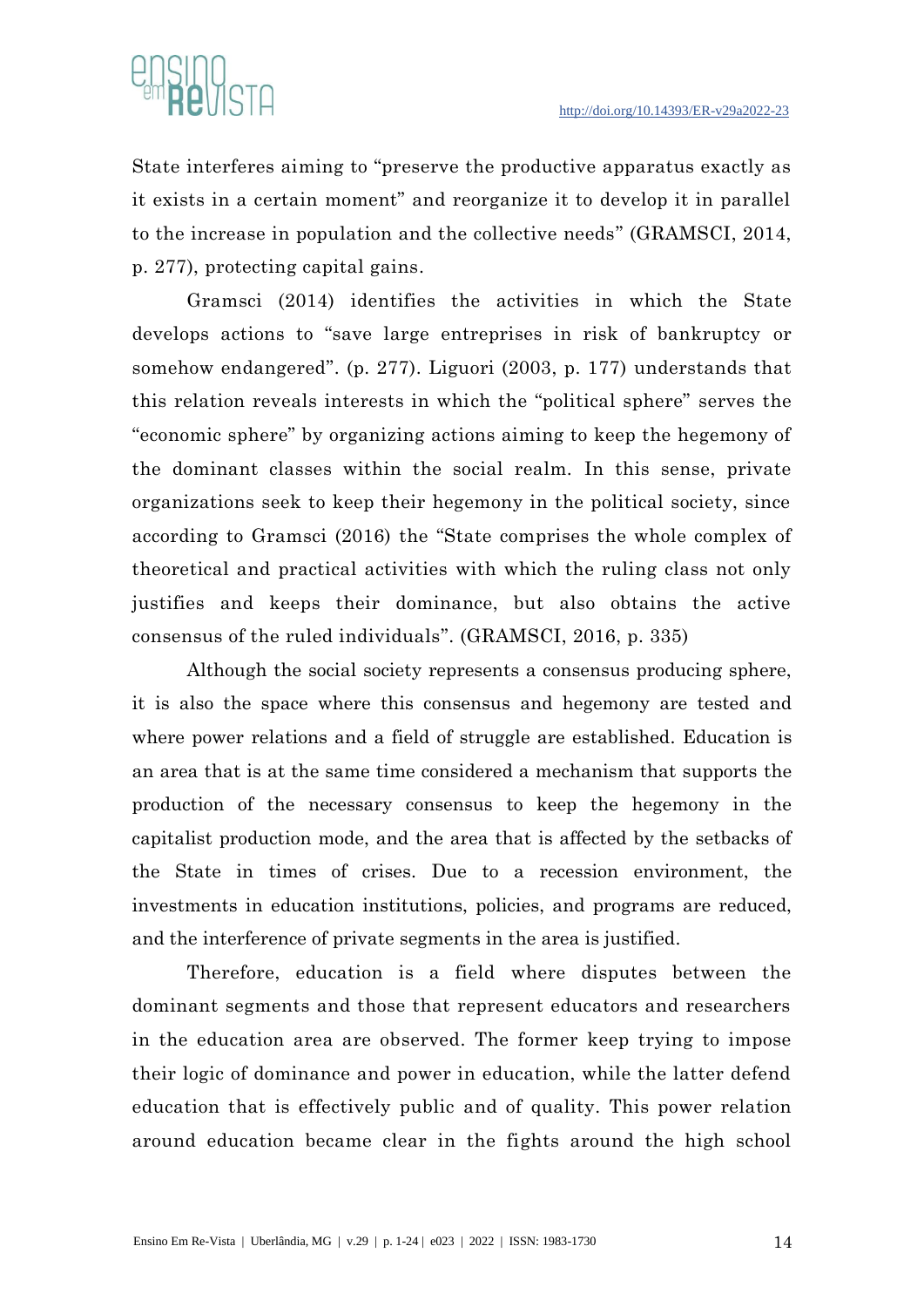

reform, during the events that preceded the Provisional Measure, MP nº 746/2016 until it was converted into a law.

Ferreti and Silva (2017) analyzed public meetings carried out by the National Congress to debate the high school reform and the provisions to be included in that bill. According to those authors, the participants of such meetings were segments with representation among enterprises, mainly education private institutions, social movements and other organized entities that represent teachers and researchers in the education area. Those authors state that the participating individuals were people linked to the government, private education institutions, or education entrepreneurs, private university rectors, representatives of social movements, public academic associations, and political-organizing such as the *Movimento em Defesa do Ensino Médio* – MDEM (Movement to defend high school), *União Nacional dos Estudantes* – UNE (National Students' Union), União Brasileira de Estudantes Secundaristas – UBES (High School Students' Brazilian Union), and *Associação Nacional pela Formação dos Profissionais da Educação* – ANFOPE (National Association for the Development of Education Professionals), among others. (FERRETI; SILVA, 2017)

According to Ferreti and Silva (2017), those meetings revealed a dispute for hegemony in high school, in which, even if there was a balance in the number of participants that supported or opposed the reform proposal presented, the segments linked to the capital were more successful. They observed:

> From the group of participants in the public meetings, a balance in the number of those that agreed and those that disagreed with the proposal was observed when considering the government agencies and individuals linked to the private sector (18) and those linked to social movements, education entities and the public sector (17). And even if there was an expressive number of individuals that opposed the MP (Provisional Measure), their arguments were not taken into consideration, as confirmed by the PL de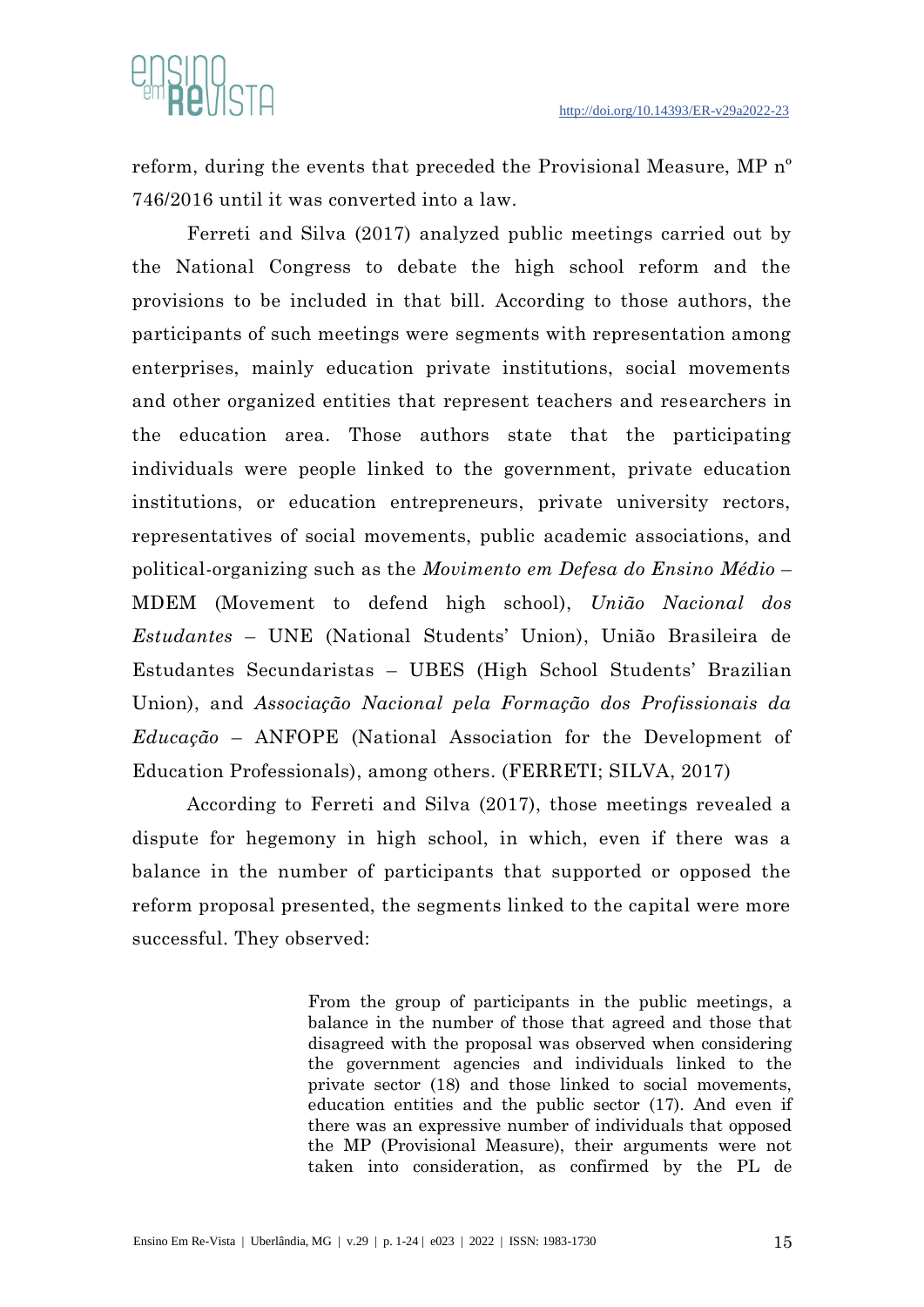

Conversão (Conversion bill) nº 34/2016 and the Law nº 13.415/2017. (FERRETI; SILVA, 2017, p. 396)

The facts reported show that the high school reform was not disconnected from interests that favor the society dominant sectors, and that it was designed to broaden the possibilities of domination and exploitation by the capital. Ferreti and Silva (2017, p. 396) explain that if we consider that there were "few alterations to the MP up to its transformation into a law" and that the suggestions of participants linked to the private sector were accepted, it becomes clear that the education was mainly thought to prioritize the market logic, since

> The analyses of the public meetings revealed the dispute scenery around the objectives, contents, and formats of the Brazilian high school. The higher or lower link of the curriculum reform to pragmatic issues such as adjustment to economic and market demands, improvement of students' performance in large-scale evaluations, or even limiting the access to higher education through professionalization, among others, characterize hegemony disputes around an education project that is a society project. It also unveils disputes that permeate the State and its decision makers at the legislative and executive levels, as well as their interlocutors. (FERRETI; SILVA, 2017, p. 396)

In agreement with those authors, Kuenzer (2017) understands that the Brazilian high school is the object of dispute between entities or private segments, which:

> [...] have broadened their space in the discussion of public policies, with the support and the conceptual identity of the managers of the Education Ministry (MEC) in the last ten years, and the Education Secretary Council that have defended the flexibilization of education, so that the students are exposed to the common (core) curriculum, but can also opt to deepen a specific academic area, or attend technical and professional courses, according to their trajectory and their life project. (KUENZER, 2017, p. 333)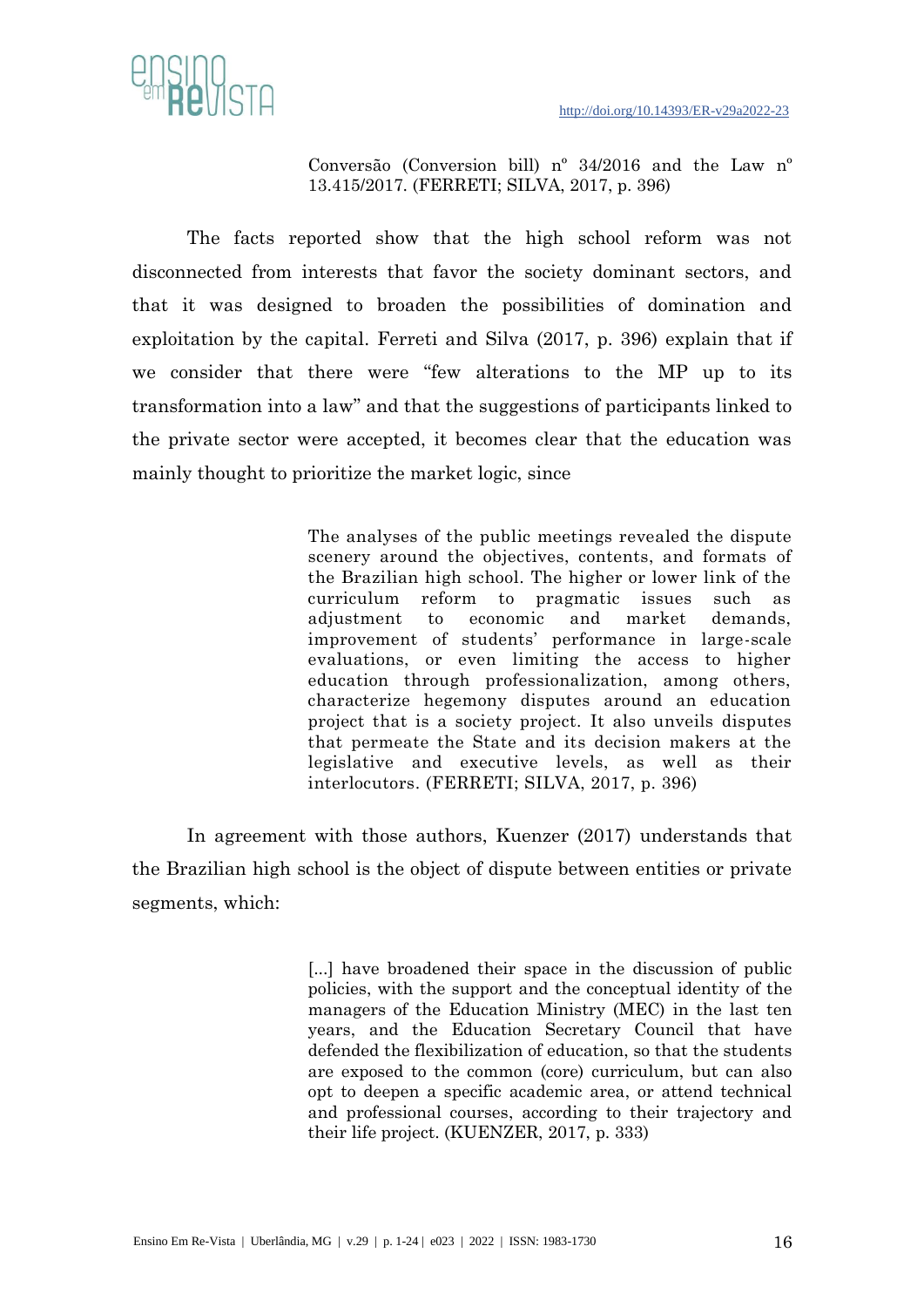

In an attempt to stop the interference of such segments in the education area, civil society entites and some intellectuals have opposed the hegemonic education project and organized themselves in a fight that aimed to improve the public education quality, as pointed out by Kuenzer (2017), who reports:

> [...] historically, an education project has been sought to meet the interests of the working class, one that defends the organization of a curriculum that integrates in an organic and consistent manner the different dimensions of sciences, technology, culture, and work, as ways of ascribing meaning to the school knowleged and, in an integrated approach, to produce a better dialogue between the curriculum components, no matter whether they are organized as subjects, knowledge areas or other ways provided for in the *Diretrizes Curriculares Nacionais do Ensino Médio* (National High School Curriculum Guidelines). (KUENZER, 2017, p. 333)

Building up a high school reform, carried out in a hurry, without a broad dialogue, even if facing the criticism of social movements, mainly those of students who occupied the public institution, shows that democratic principles were disrespected, since both the MP nº 746/2016 (Provisional Measure) and the Law nº 13.415/2017 incorporated the demands of the private sector and the Conselho Nacional de Secretários da Educação – CONSED (National Education Secretary Council). (KUENZER, 2017)

The possibility of developing partnerships between the education private and public systems is an element that indicates the capital hegemony around the reform. The following excerpts from the Law n<sup>o</sup> 13.415/2017 evidence this possibility:

> [§ 8](http://www.planalto.gov.br/ccivil_03/LEIS/L9394.htm#art36%C2%A78.)<sup>o</sup> The offer of technical and professional education as described in item V of the legal text, carried out in the institution or in partnership with other institutions, shall be previously approved by the State Education Council, confirmed by the State Education Secretary, and certified by the educations systems.

[...]

[§ 11.](http://www.planalto.gov.br/ccivil_03/LEIS/L9394.htm#art36%C2%A711.) To meet the requirements of the high school curriculum, education systems can recognize competences and execute agreements with recognized distance learning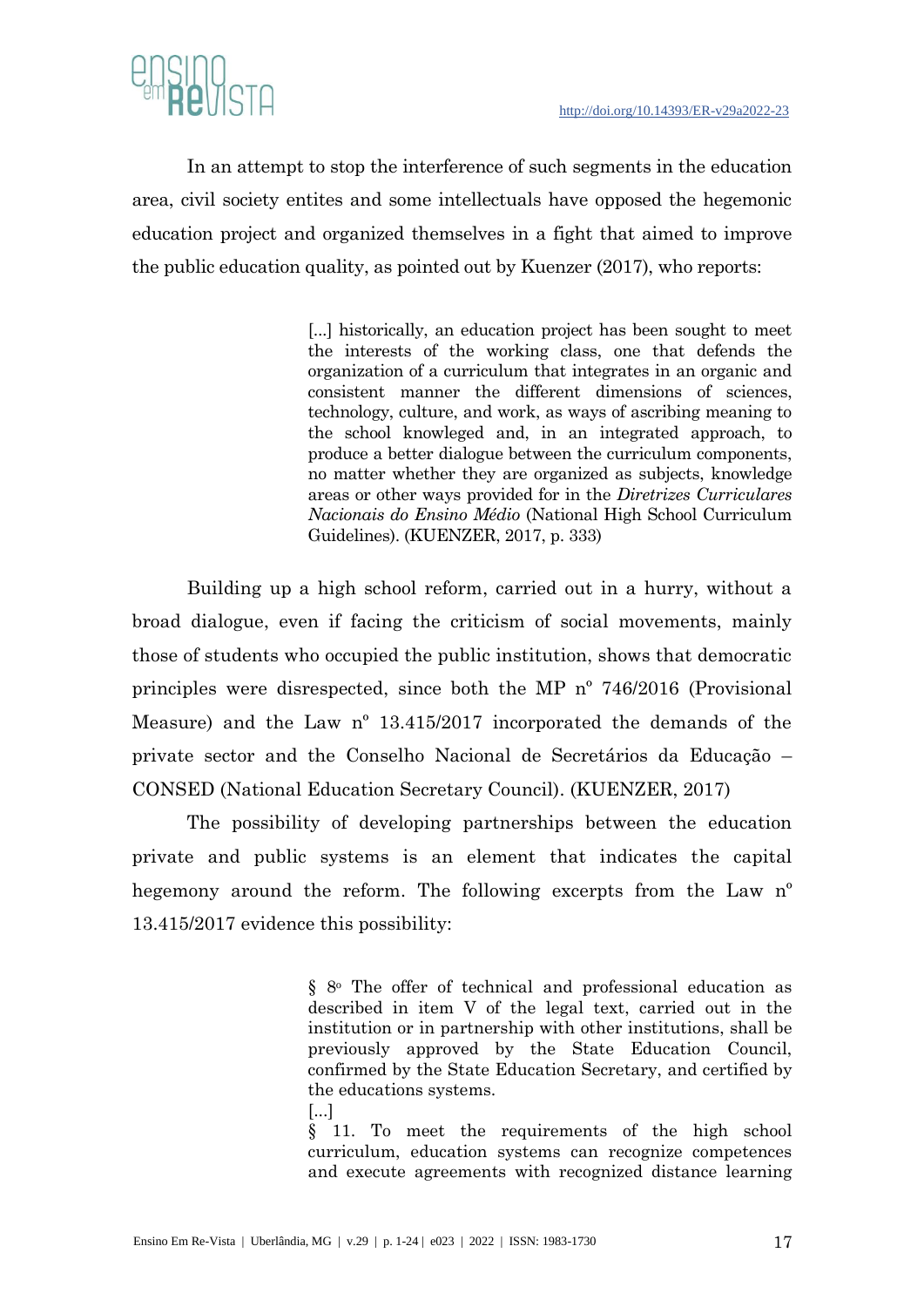

education institutions, upon proof of the following requirements:

[I](http://www.planalto.gov.br/ccivil_03/LEIS/L9394.htm#art36%C2%A711i.) – practical demonstration; [II](http://www.planalto.gov.br/ccivil_03/LEIS/L9394.htm#art36%C2%A711ii.) – experience in supervised work or another kind of experience acquired outside of the school environment; III – technical education activities offered by other accredited education institutions; IV – courses offered by occupational centers or programs;  $V$ estudies developed in national or foreign education institutions; VI - courses completed in distance learning programs or technology-mediated on site courses. (BRASIL, 2017)

Pursuant to the Law nº 13.415/2017, partnerships between education public and private entities might occur through the offer of technical courses, distance learning courses, and also by hiring companies that develop platforms for this teaching modality. The *Diretrizes Curriculares do Ensino Médio* (High School Curriculum Guidelines) confirmed these possibilities by indicating that up to 20% of the high school workload in day courses, and 30% of the workload of evening courses can be completed in distance learning courses, as set forth in the Resolution nº 03 of 21st November 2018, which updated the *Diretrizes Curriculares Nacionais do Ensino Médio* (National High School Curriculum Guidelines):

> Distance learning activities can cover up to 20% (twenty per cent) of the total workload, and might provide both general basic education and, preferably, address the curriculum formative itineraries, since there is proper technological support – either digital or not – as well as pedagogical. They must be monitored/coordinated by and educator from the school where the student is enrolled, and at the discretion of the education systems, they might be expanded up to 30% (thirty per cent) in high school evening courses. (BRASIL, 2018, p. 11)

In addition to the speeded education characteristic of distance learning, this type of organization enables the transfer of public resources to segments of enterprises and/or associations that market education material such as booklets, software, teachers' and managers'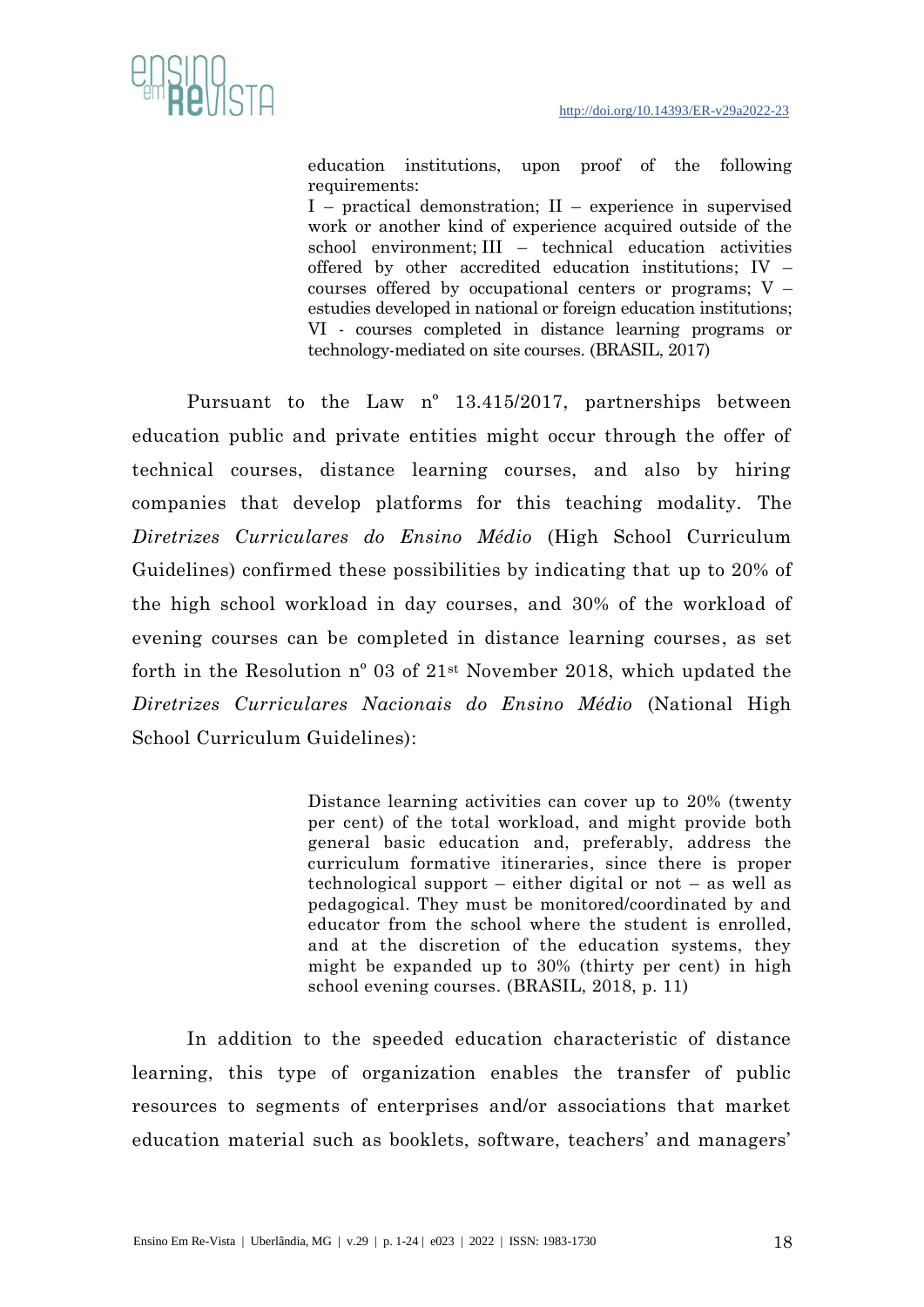



training courses, which provide these segments with high profitability. (CAETANO; COMERLATTO, 2018)

The "*Guia de implementação do novo Ensino Médio*" (New High School Implementation Guide) elaborated by MEC and CONSED indicates the possibility of executing partnerships with private agents to offer the formative itineraries:

> Articulating partnerships with different institutions is important, since it will help the supply of formative itineraries for which the public institutions still lack full physical, operational, and human resources. To achieve this aim, previous mapping of the possibilities of partnerships must be carried out, considering those institutions that already offer regular couses and those that can do it in each municipality. The need for recognition of these partnerships by the education systems must be considered. (MEC; CONSED, 2018, n.p.)

The initiatives that enable the interference of private agents in public education contribute to the reduction in investments in public institutions and, consequently, to the precarization of education in Brazilian schools. Thus, when endorsing the execution of partnerships with private segments, CONSED, as a representative entity of the education secretaries, reaffirms its position favoring the capital, highlighting the interests that guide the implementation of the New High School. Araújo (2019, p. 55-56) draws attention to these interests, emphasizing that the high school reform meets mainly the demands of entrepreneurs or private groups that seek the flexibilization of the "need to hire qualified teachers" and the qualification of workforce to the market.

When discussing the interference of the entrepreneurs in education, Peroni (2011) questions the implications of these actions in public education:

> We question the meaning of the public system waiving its prerogatives of offering good quality public education and buying a ready made product, which includes even the school curriculum. Since the lessons supplied are ready and teachers cannot change them, even the fact that the school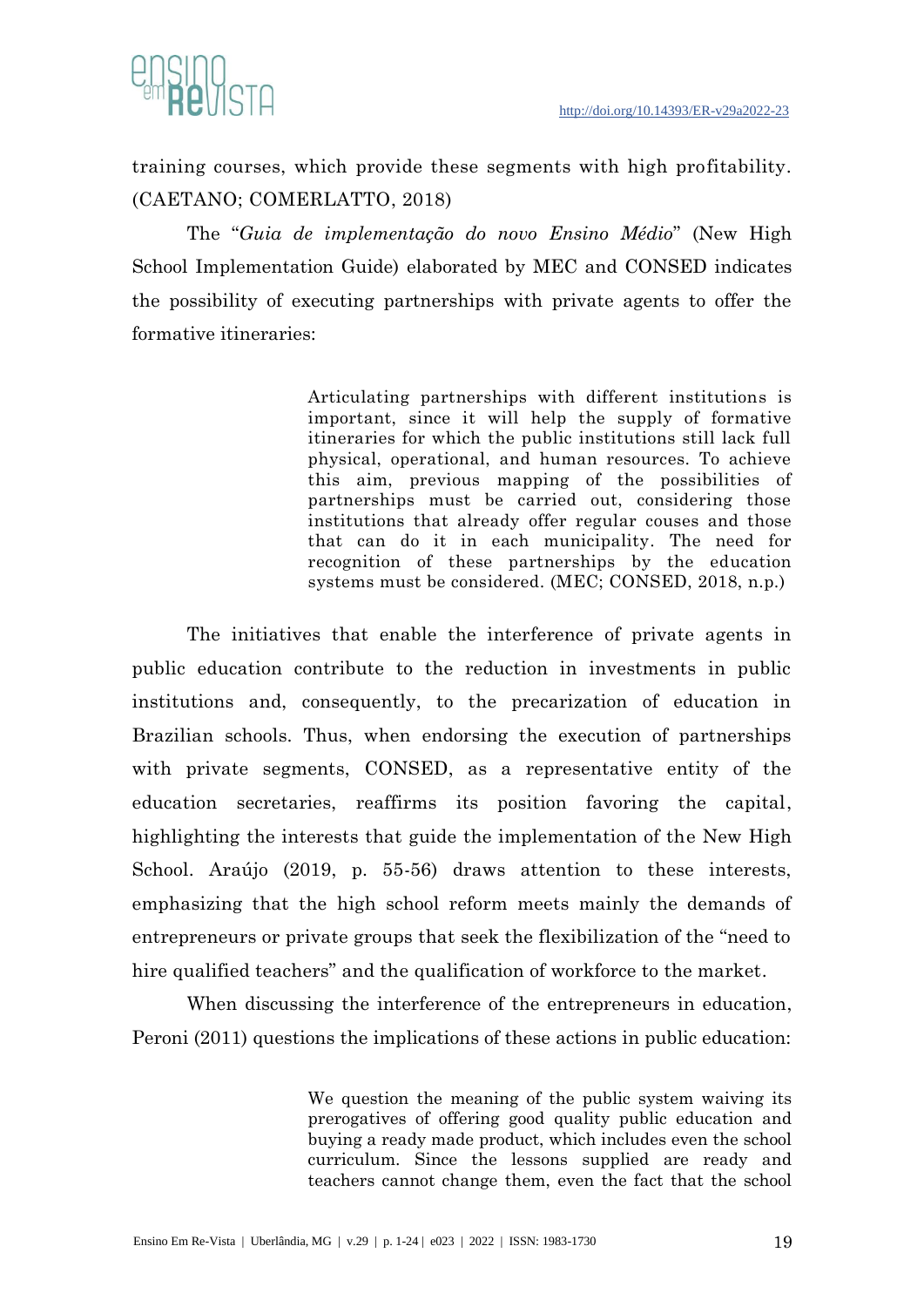

management is monitored by an external agent, which turns the individuals responsible for the education into bureaucrats snowed under paper work, since it goes against the LDB/96 regarding the education democratic management. (PERONI, 2011, p. 37)

The relation between civil and political societies in this case regards economic and ideological aspects. When considering the high school reform, Caetano and Comerlatto (2018) understand that the issues at stake are both the limitation to the critical thought and shortening of the youth education, as well as the transfer of public resources to the private initiative. According to those authors, to implement this reform , MEC took a " 250 million dollar loan from BIRD – Banco Interamericano de Desenvolvimento" (Inter American Development Bank). (CAETANO; COMERLATTO, 2018). Out of the total value, "221 million dollars are destined to the Programa para Resultados - PforR" (Result Program) (CAETANO; COMERLATTO, 2018), and 21 million dollars are destined to segment that offer consultancy in the education area. Analyzing the facts presented, those authors point out that this investment might be destined to private enterprises rather than the education public institutions. (CAETANO; COMERLATTO, 2018)

Those authors also emphasize that the production of the BNCC document that defines the high school core curriculum was also permeated by interests favoring private companies (CAETANO; COMERLATTO, 2018). The *Movimento pela Base Nacional Comum* – MBNC (Common Curricular Base Movement), which coordinated the process of construction of the BNCC, received financial support from institutions directly linked to the capital such as the foundations Lemann, Itaú, Cesgranrio, Roberto Marinho, and institutes Ayrton Senna, Unibanco, and Todos pela Educação (All pro education). (CAETANO; COMERLATTO, 2018)

The facts and actions that permeated the high school reform showed that the high school is affected by disputes, in which power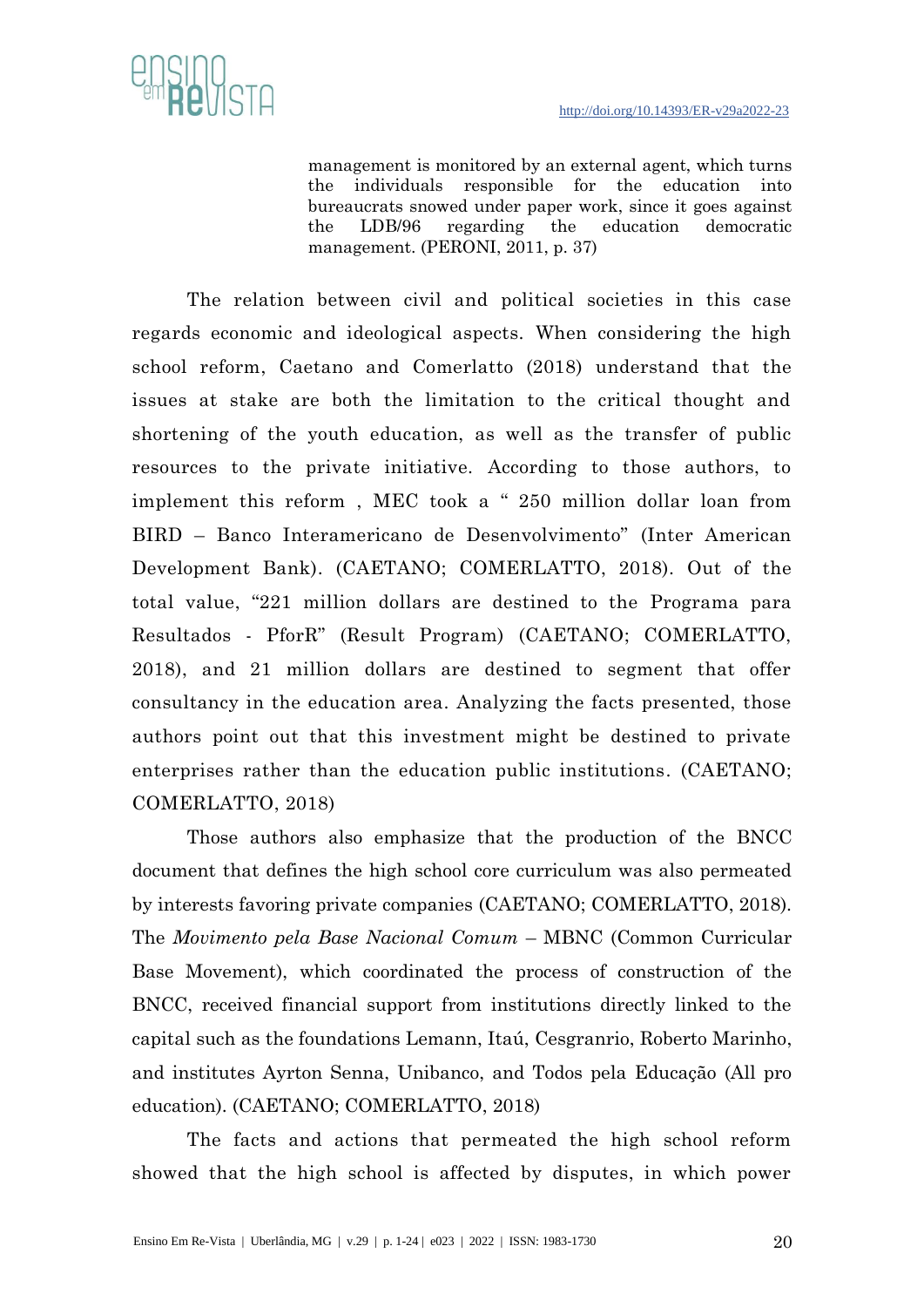

relations develop aiming to achieve hegemony and shape the Brazilian education. In such relation, hegemony is in the hands of the capital owners, who in addition to obtaining profits with the partnerships executed with public institutions, also interfere the Brazilian youth's ways of thiking and acting. This occurs because materials, content, teaching methods produced, courses and lectures provided by those entities tend to reproduce the burgeois order and protect the domination base that moves capital, that is, wage work.

Therefore, in the struggle for hegemony control that occurs in education, the high school reform met the interests of the private sector representatives. In this case, the "intellectual and moral direction" developed in a system of alaliances between the groups linked to the capital, so that the private initiative was ascribed a global character, coordinating all social relations.

### **Final Considerations**

The Brazilian high school is object of fight between private segments with representation in economy, politics, and culture. These private hegemony apparatuses are benefitted by education policies that cater for their interests in moments of crises or economic recession. Such education policies guarantee their profitability with partnerships executed with public institutions, sales of material, content, teaching methods produced, and courses or lectures given, among other commercial or economic partnerships.

Such initiatives, in addition to broadening the private segment possibilities of profitability, tend to reproduce the burgeois order regarding thoughts and consensual ways of thinking that contribute to the maintenance of the domination base that moves capital, namely, wage work and surplus extraction, showing the great influence of the private segments, not only in the economy sphere, but also in the thought guidance and in the action of groups or classes that occupy subaltern positions in civil society.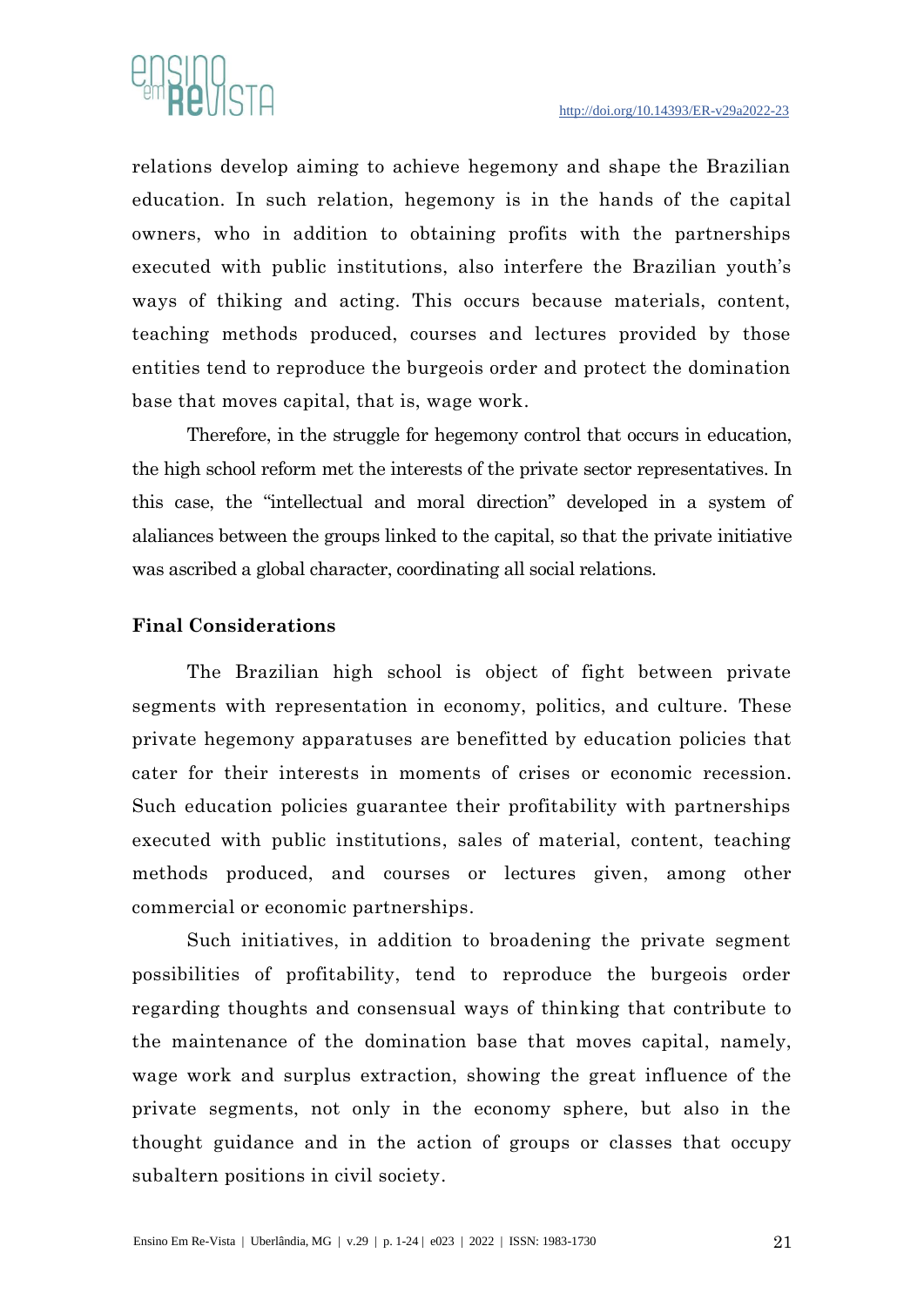

In the high school reform there was dispute for hegemony. On the one hand, social movements, mainly the students' movement, segments linked to teachers and education researchers opposed the reform proposed, defending teaching and education that met the interests of the socially explored segments. On the other hand, groups or segments linked to the capital supported the reform based on the argument that it was in tune with a movement of democratization and improvement of the quality of education.

In the fight for hegemony control that occurs in education, the high school reform was aligned to the interests of the private sector representatives. Thus, the "intellectual and moral direction" was made concrete through a system of alliances between groups linked to the capital, which are understood here as hegemony private apparatuses, so that private interests gained a global character, coordinating all the social relations.

## **References**

ARAÚJO, R. M de L. *Ensino Médio brasileiro:* dualidade, diferenciação escolar e reprodução das desigualdades sociais. Uberlândia: Navegando, 2019.

BRASIL*. Lei nº 13.415/17*. Brasília: Presidência da República, subchefia da casa civil, 2017. Disponível em: [http://www.planalto.gov.br/ccivil\\_03/\\_ato2015-](http://www.planalto.gov.br/ccivil_03/_ato2015-2018/2017/lei/l13415.htm) [2018/2017/lei/l13415.htm.](http://www.planalto.gov.br/ccivil_03/_ato2015-2018/2017/lei/l13415.htm) Data de acesso: 12 dez. 2018.

BRASIL. *Resolução n° 3 de 21de novembro de 2018,* atualiza as Diretrizes Curriculares Nacionais do Ensino Médio. Brasília: Câmara dos deputados, 2018. Disponível em:

[http://novoensinomedio.mec.gov.br/resources/downloads/pdf/dcnem.pdf.](http://novoensinomedio.mec.gov.br/resources/downloads/pdf/dcnem.pdf) Data de acesso: 06 jan. 2020.

CAETANO, M. R.; COMERLATTO, L. P. Crise da sociedade capitalista e o esvaziamento da democracia: as reformas em curso no Brasil e a educação como mercadoria. *In*: AZEVEDO, J. C.; REIS, J. T. (org.) *Políticas Educacionais no Brasil pós golpe*. Porto Alegre: Metodista, 2018. p. 17-40.

DAYRELL, J.; CARRANO, P. Juventude e Ensino Médio: quem é esse aluno que chega a escola. In: DAYRELL, J.; CARRANO.; MAIA, C. L. (Orgs). *Juventude e Ensino Médio:* sujeitos e currículos em diálogo. Horizonte: Editora UFMG, 2014. p. 102-133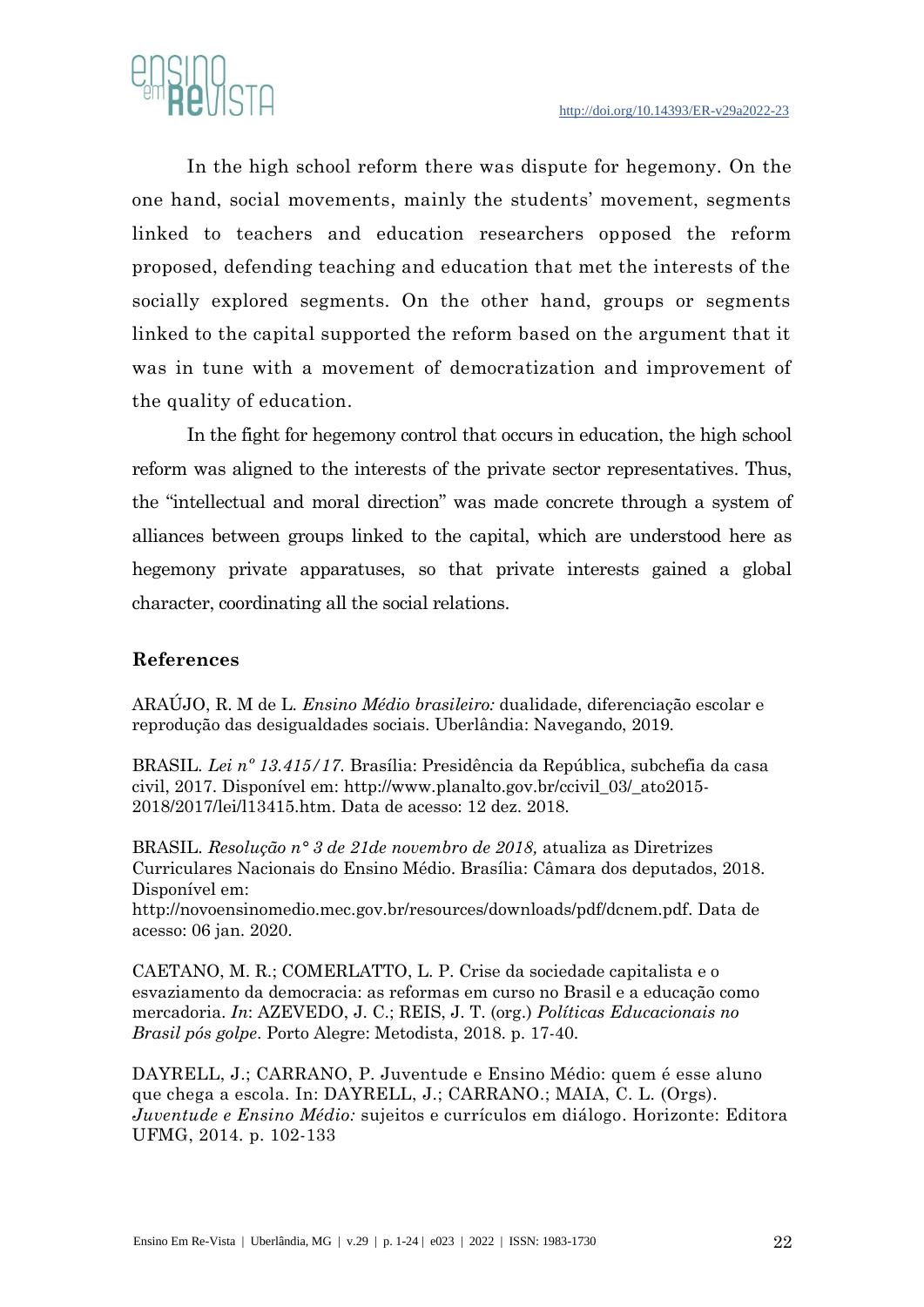

FERRETI, C. J.; SILVA, M. R da. Reforma do Ensino Médio no contexto da Medida Provisória 746/2016: estado, currículo e disputas por hegemonia. *Educ. Soc.* Campinas, v, 38, n. 139, p. 385-404, abr./jun. 2017.

GRAMSCI, A*. Cadernos do cárcere,* vol. 3: Maquiavel, notas sobre o Estado e a Política. Rio de Janeiro: Civilização Brasileira, 2016.

GRAMSCI, A. *Cadernos do cárcere*, vol. 4: temas de cultura, ação católica, americanismo e fordismo. Rio de Janeiro: Civilização Brasileira, 2014.

KUENZER, A. Z. Trabalho e escola: a flexibilização do ensino médio no contexto do regime de acumulação flexível. *Educ. Soc.* Campinas, v, 38, n. 139, p. 385-404, abr./jun. 2017.

LOMBARDI, J. C. Crise do capitalismo e educação: algumas anotações. *In*: LOMBARDI, J. C (org.). *Crise capitalista e educação brasileira.* Uberlândia: Navegando, 2017.

LIGUORI, G. Estado e sociedade civil: entender Gramsci para entender a realidade. *In*: COUTINHO, C. N.; TEIXEIRA, A. P. (org.). *Ler Gramsci, entender a realidade*. Rio de Janeiro: Civilização Brasileira, 2003. p. 173-189.

LUIZ, D. E. C. *Emancipação e Serviço Social:* a potencialidade da prática profissional. Ponta Grossa: UEPG, 2011.

MEC. Ministério da Educação; CONSED. Conselho Nacional de Secretários da Educação. *Guia de implementação do novo Ensino Médio.* Brasília: MEC, 2018.

MOTTA, V, C da.; FRIGOTTO, G. Por que a urgência da Reforma do Ensino Médio? Medida Provisória n. 746/2016 (Lei n. 13.415/2017). *Educ. Soc.* Campinas, v. 38, n. 139, p. 355-3372, abr./jun. 2017.

NOSELLA, P. *Ensino Médio:* à luz do pensamento de Gramsci. Campinas: Editora Alínea, 2016.

ORSO, P. J. Reformas educacionais em tempos de golpe ou como avançar andando para trás. *In*: LUCENA, C.; PREVITALI, F. S.; LUCENA, L. (org.). *A crise da democracia brasileira.* Uberlândia: Navegando, 2017. p. 233-260.

PERONI, V. Mudanças no papel do Estado e políticas públicas de educação: notas sobre a relação público privada. *In*: PERONI, V. M.; ROSSI, A. *Políticas educacionais em tempos de redefinições no papel do Estado:* implicações para a democratização da educação. Porto Alegre: Editora Universitária, 2011. p. 23-41.

SANDRI, S. Reforma do Ensino Médio e tendência para a formação e/ou carreira docente. *Revista Temas e Matizes*, Cascavel, v.11, n. 21, p. 127-147, jul./dez. 2017.

SAVIANI, D. A crise estrutural do capitalismo e seus impactos na educação pública brasileira. *In*: LOMBARDI, J. C (org.). *Crise capitalista e educação brasileira*. Uberlândia: Navegando, 2017.